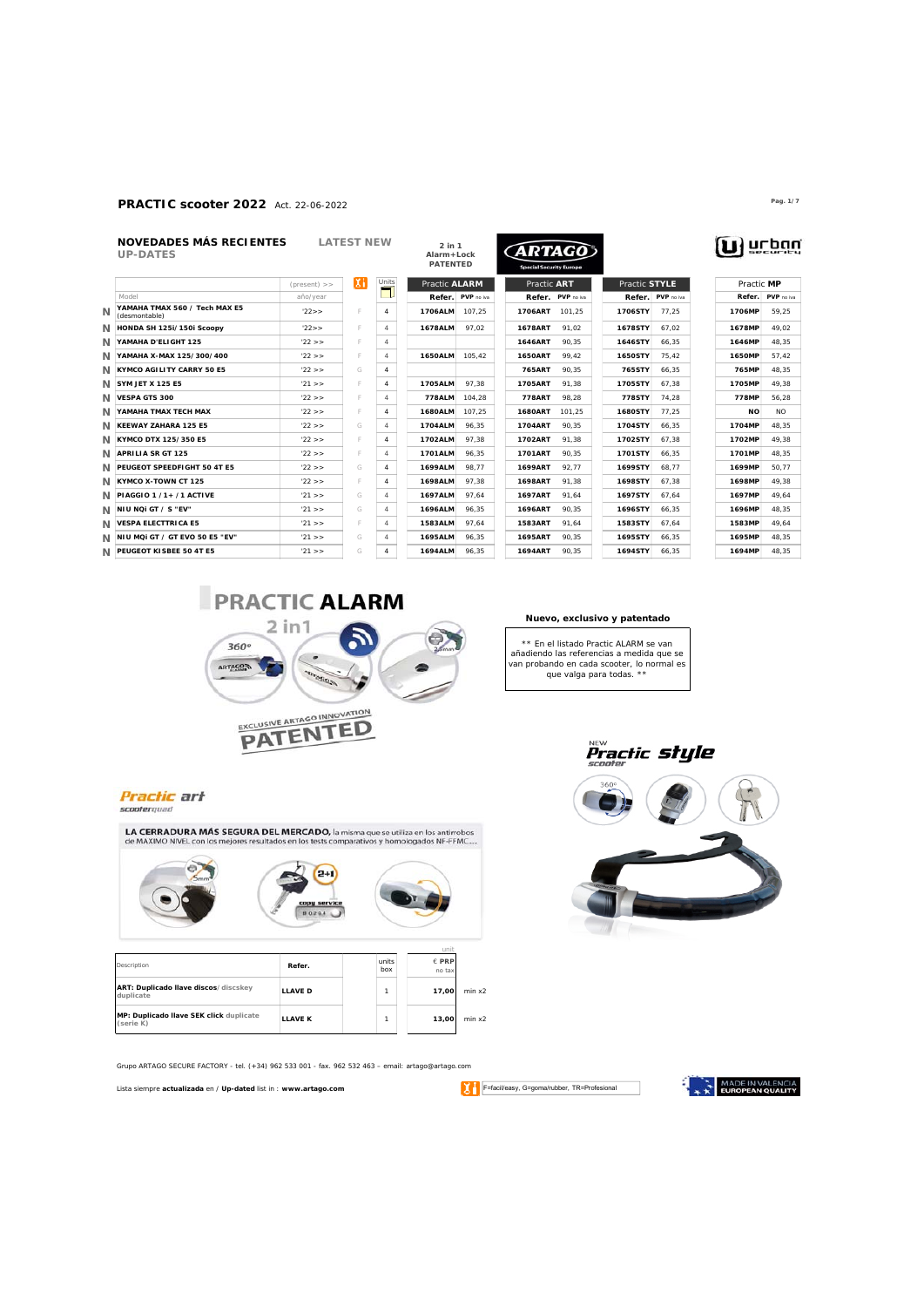| orden alfabetico / alfabetic order      |                |      |
|-----------------------------------------|----------------|------|
| APRILIA                                 | $(present)$ >> |      |
| Model                                   | año/year       |      |
| AREA 51                                 | $'98-03$       | G    |
| ARRECIFE 125/200/250 SPRINT 500         | $'04 - 06$     |      |
| ATLANTIC 125/250 SPRINT 500             | $'01-07$       | F    |
| ATLANTIC 125/300                        | $'08$ >>       |      |
| HABANA 50/125 / COMPAY 50/125 CUSTOM    | $'05$ >>       | TR   |
|                                         |                |      |
| LEONARDO 125/150/250                    | $96 - 01$      | G    |
| SCARABEO 250/300/500                    | $'08$ >>       | F    |
| SCARABEO 125                            | '10 >          | F    |
| SCARABEO 125                            | $'09$ >>       | F    |
| <b>SR GT 125</b>                        | $'22$ >>       | F    |
| SRMAX 125/300                           | 11 > 5         | F    |
| <b>SR MOTARD</b>                        | 12 >           | F    |
| <b>SRV850</b>                           | 11 > 5         | F    |
| SONIC 50                                | $'05$ >>       | G    |
| SPORTCITY CUBE 125/300                  | $'09$ >>       | TR   |
| SPORTCITY ONE 50/125                    | '09 >          | TR   |
|                                         |                |      |
| SPORTCITY 125/200/250 E3 (Cofre grande) | $'06$ >>       | G    |
| SPORTCITY 125/200 E2 (Cofre pequeño)    | $'04-06$       | G    |
| AIYUMO / COOLTRA / DORTON / EAGLE       |                | χi   |
| WING/GOES                               | $(present)$ >> |      |
| Model                                   | año/year       | TR   |
| CRUISER/SUNNY/BELLA/GCT 50/125          | $'08$ >>       | TR   |
| CLASSIC/CINO/GCL 50/125                 | $'08$ >>       |      |
| <b>BENELLI</b>                          | $(present)$ >> | Χi   |
| Model                                   | año/year       |      |
| ZENZERO 350                             | '13 >          | F    |
| MACIS 125                               | 15 >           | G    |
| CAFFE NERO 125/150                      | '11 >          | G    |
| <b>BMW</b>                              | (present) >>   | χi   |
| Model                                   | año/year       |      |
| C650 SPORT (desmontable)                | $'14-16$       | F    |
| C600 SPORT (desmontable)                | $'12 - 16$     | F    |
| DAELI M                                 | $(present)$ >> | χi   |
| Model                                   | año/year       |      |
| AROMA 125                               | 16 >           | TR   |
| BESBI 125                               | $'08 - 16$ >>  | TR   |
| <b>BESBI 125 e4</b>                     | '17 >          | G    |
| DART NC125                              | $'16$ >>       | TR   |
| DELFINO 125                             | $'08$ >>       | G    |
| Message 50 II, CORDI 50 R               | $'04$ >>       | G    |
| NS125III, NS125DLX                      | $'04$ >>       | F/TR |
| <b>NS 125</b>                           | << 0.04        | TR   |
| STEEZER 125 S                           | 16 >           | F    |
| S-FIVE 50                               |                | TR   |
| S1 125                                  | $'07$ >>       | F    |
|                                         | $'07$ >>       |      |
| S2 125/250                              | $'05$ >>       | F    |
| S3 125 FI                               | '10 >          | F    |
| S16 125 e4                              | 17 > 12        | G    |
| <b>DERBI</b>                            | $(present)$ >> | Хi   |
| Model                                   | año/year       |      |
| ATLANTIS CITY 50                        | 06 >           | G    |
| BOULEVARD 50/125 FOUR                   | $'09$ >>       | TR   |
| EASY                                    | << 0.04        | G    |
| RAMBLA 125/250/300                      | < 80'          | G    |
| SONAR 50/125                            | '10 > >        | TR   |
|                                         |                |      |
| <b>GILERA</b>                           | $(present)$ >> | χi   |
| Model                                   | año/year       |      |
| FOUCO 500                               | $'07$ >>       | F    |
| GP 800                                  | $'07$ >>       | F    |
| NEXUS 125/250/300/500                   | $'05$ >>       | F    |
| RUNNER 50sp/VX125                       | $'05$ >>       | F    |

| <b>PRACTIC scooter 2022</b> Act. 22-06-2022<br>orden alfabetico / alfabetic order |                            |         |                     | 2 in 1<br>Alarm+Lock<br><b>PATENTED</b> | ARTAGO                              |                                       | urba                               |
|-----------------------------------------------------------------------------------|----------------------------|---------|---------------------|-----------------------------------------|-------------------------------------|---------------------------------------|------------------------------------|
| APRILIA                                                                           | $(present)$ >>             | IХI     | Units               | Practic ALARM                           | Practic ART                         | Practic STYLE                         | Practic MP                         |
| Model                                                                             | año/year                   |         |                     | Refer.<br>PVP no iva                    | Refer.<br>PVP no iva                | Refer.<br>PVP no iva                  | PVP no iva<br>Refer.               |
| AREA 51                                                                           | $'98-03$                   | G       | $\overline{4}$      |                                         | <b>744ART</b><br>90.35              | 744STY<br>66,35                       | 744MP<br>48,35                     |
| ARRECIFE 125/200/250 SPRINT 500                                                   | $'04-06$                   |         |                     |                                         | 741ART<br>97.20                     | 741STY<br>73,20                       | 741MP<br>55,20                     |
| ATLANTIC 125/250 SPRINT 500                                                       | $'01-07$                   | F       | $\overline{4}$      |                                         | 97.20<br><b>741ART</b>              | 741STY<br>73,20                       | 741MP<br>55.20                     |
| <b>ATLANTIC 125/300</b>                                                           | $'08$ >>                   |         |                     |                                         | 97.20<br>741ART                     | 741STY<br>73,20                       | 741MP<br>55,20                     |
| HABANA 50/125 / COMPAY 50/125 CUSTOM                                              | $'05$ >>                   | TR      | $\overline{4}$      |                                         | 1510ART<br>97,20                    | 1510STY<br>73,20                      | 1510MP<br>55,20                    |
| LEONARDO 125/150/250                                                              | $'96-01$                   | G       | $\overline{4}$      |                                         | 745ART<br>90.35                     | 745STY<br>66,35                       | 745MP<br>48,35                     |
| SCARABEO 250/300/500                                                              | $'08$ >>                   | F       | $\overline{4}$      |                                         | <b>1511ART</b><br>90,35             | <b>1511STY</b><br>66,35               | 1511MP<br>48,35                    |
| SCARABEO 125                                                                      | '10 >                      | F       | $\overline{4}$      |                                         | <b>1549ART</b><br>90.35             | 1549STY<br>66,35                      | 1549MP<br>48,35                    |
| SCARABEO 125                                                                      | 109 > 5                    | F       | $\overline{4}$      |                                         | 1538ART<br>90.35                    | 1538STY<br>66,35                      | 1538MP<br>48.35                    |
| <b>SR GT 125</b><br>Ν                                                             | 122 >                      | F       | $\overline{4}$      | 1701ALM<br>96,35                        | 90,35<br>1701ART                    | 1701STY<br>66,35                      | 1701MP<br>48,35                    |
| SRMAX 125/300                                                                     | 11 > 5                     | F       | $\overline{4}$      |                                         | 779ART<br>98.28                     | 779STY<br>74,28                       | 779MP<br>56.28                     |
| <b>SR MOTARD</b>                                                                  | '12 >                      | F       | $\overline{4}$      |                                         | <b>1550ART</b><br>90.35             | 1550STY<br>66,35                      | <b>1550MP</b><br>48.35             |
| <b>SRV850</b>                                                                     | '11 >                      | F       | $\overline{4}$      |                                         | <b>1500ART</b><br>98.28             | <b>1500STY</b><br>74.28               | <b>1500MP</b><br>56.28             |
| SONIC <sub>50</sub>                                                               | $'05$ >>                   | G       | $\overline{4}$      |                                         | 743ART<br>90.35                     | 743STY<br>66,35                       | 743MP<br>48,35                     |
| SPORTCITY CUBE 125/300                                                            | 109 > 5                    | TR      | $\overline{4}$      |                                         | 1504ART<br>90.35                    | 1504STY                               | 1504MP<br>48.35                    |
|                                                                                   | '09 >                      |         |                     |                                         |                                     | 66,35                                 |                                    |
| SPORTCITY ONE 50/125<br>SPORTCITY 125/200/250 E3 (Cofre grande)                   | $'06$ >>                   | TR<br>G | $\overline{4}$<br>4 |                                         | 1509ART<br>90.35<br>752ART<br>90,35 | 1509STY<br>66,35<br>752STY<br>66,35   | 1509MP<br>48,35<br>752MP<br>48,35  |
| SPORTCITY 125/200 E2 (Cofre pequeño)                                              | $'04-06$                   | G       | 4                   |                                         | 742ART<br>90,35                     | 742STY<br>66,35                       | 742MP<br>48,35                     |
| AIYUMO / COOLTRA / DORTON / EAGLE                                                 | $(present)$ >>             | ΙXΙ     | Units               | Practic ALARM                           | Practic ART                         | Practic STYLE                         | Practic MP                         |
| WING/GOES<br>Model                                                                | año/year                   |         |                     | Refer. PVP no iva                       | PVP no iva<br>Refer.                | Refer.<br>PVP no iva                  | Refer.<br>PVP no iva               |
| CRUISER/SUNNY/BELLA/GCT 50/125                                                    | $'08$ >>                   | TR      | $\overline{4}$      |                                         | 1523ART<br>90,35                    | 1523STY<br>66,35                      | 1523MP<br>48,35                    |
| CLASSIC/CINO/GCL 50/125                                                           | '08 >                      | TR      | $\it 4$             |                                         | <b>1524ART</b><br>90,35             | 1524STY<br>66,35                      | 1524MP<br>48,35                    |
|                                                                                   |                            |         |                     |                                         |                                     |                                       |                                    |
| <b>BENELLI</b><br>Model                                                           | $(present)$ >><br>año/year | ıхı     | Units               | Practic ALARM<br>Refer. PVP no iva      | Practic ART<br>Refer.<br>PVP no iva | Practic STYLE<br>Refer.<br>PVP no iva | Practic MP<br>PVP no iva<br>Refer. |
| ZENZERO 350                                                                       | '13 >                      | F       | 4                   |                                         | 1575ART<br>92,77                    | 1575STY<br>68,77                      | 1575MP<br>50,77                    |
| MACIS <sub>125</sub>                                                              | '15 >                      | G       | 4                   |                                         | 1622ART<br>92,77                    | 1622STY<br>68,77                      | 1622MP<br>50,77                    |
| CAFFE NERO 125/150                                                                | 11 >                       | G       | 4                   |                                         | 1561ART<br>90,35                    | 1561STY<br>66,35                      | 1561MP<br>48,35                    |
|                                                                                   |                            | ΙXΙ     | Units               | Practic ALARM                           | Practic ART                         | Practic STYLE                         | Practic MP                         |
| <b>BMW</b><br>Model                                                               | $(present)$ >><br>año/year |         |                     | Refer.<br>PVP no iva                    | Refer.<br>PVP no iva                | Refer.<br>PVP no iva                  | PVP no iva<br>Refer.               |
| C650 SPORT (desmontable)                                                          | $'14-16$                   |         | $\overline{4}$      | 107.25<br>1567ALM                       | 1567ART<br>101,25                   | 1567STY<br>77,25                      | <b>NO</b><br><b>NO</b>             |
| C600 SPORT (desmontable)                                                          | $'12-16$                   | F       | $\it 4$             | 1567ALM<br>107,25                       | 1567ART<br>101,25                   | 1567STY<br>77,25                      | <b>NO</b><br><b>NO</b>             |
| <b>DAELIM</b>                                                                     | (present)                  | IХI     | Units               | Practic ALARM                           | Practic ART                         | Practic STYLE                         | Practic MP                         |
| Model                                                                             | año/year                   |         |                     | Refer.<br>PVP no iva                    | Refer.<br>PVP no iva                | Refer.<br>PVP no iva                  | PVP no iva<br>Refer.               |
| AROMA 125                                                                         | $'16$ >>                   | TR      | 4                   |                                         | 1636ART<br>90,35                    | 1636STY<br>66,35                      | 1636MP<br>48,35                    |
| BESBI 125                                                                         | $'08 - 16$ >>              | TR      | 4                   |                                         | 704ART<br>95,04                     | 704STY<br>71,04                       | 704MP<br>53,04                     |
| BESBI 125 e4                                                                      | '17 >                      | G       | 4                   |                                         | 1660ART<br>90,35                    | 1660STY<br>66,35                      | 1660MP<br>48,35                    |
| DART NC125                                                                        | $'16$ >>                   | TR      | 4                   |                                         | 1637ART<br>90,35                    | 1637STY<br>66,35                      | 1637MP<br>48,35                    |
| DELFINO 125                                                                       | $'08$ >>                   | G       | 4                   |                                         | 1506ART<br>90,35                    | 1506STY<br>66,35                      | 1506MP<br>48,35                    |
| Message 50 II, CORDI 50 R                                                         | $'04$ >>                   | G       | 4                   |                                         | 747ART<br>90,35                     | 747STY<br>66,35                       | 747MP<br>48,35                     |
| NS125III, NS125DLX                                                                | $'04$ >>                   | F/TR    | 4                   |                                         | 749ART<br>90,35                     | 749STY<br>66,35                       | 749MP<br>48,35                     |
| <b>NS 125</b>                                                                     | << 0.04                    | TR      | 4                   |                                         | 748ART<br>90,35                     | 748STY<br>66,35                       | 748MP<br>48,35                     |
| STEEZER 125 S                                                                     | '16 >                      | F       | 4                   |                                         | 1635ART<br>95,04                    | 1635STY<br>71,04                      | 1635MP<br>53,04                    |
| S-FIVE 50                                                                         | $'07$ >>                   | TR      | 4                   |                                         | 796ART<br>95,04                     | 796STY<br>71,04                       | 796MP<br>53,04                     |
| S1 125                                                                            | $'07$ >>                   |         | 4                   |                                         | 1501ART<br>97,20                    | 1501STY<br>73,20                      | 1501MP<br>55,20                    |
| S2 125/250                                                                        | $'05$ >>                   | F       | 4                   |                                         | 746ART<br>97,20                     | 746STY<br>73,20                       | 746MP<br>55,20                     |
| S3 125 FI                                                                         | '10 > >                    | F       | 4                   |                                         | 1546ART<br>97,20                    | 1546STY<br>73,20                      | 1546MP<br>55,20                    |
| S16 125 e4                                                                        | '17>                       | G       | 4                   |                                         | 1659ART<br>90,35                    | 1659STY<br>66,35                      | 1659MP<br>48,35                    |
| <b>DERBI</b>                                                                      | $(present)$ >>             | IХН     | Units               | Practic ALARM                           | Practic ART                         | Practic STYLE                         | Practic MP                         |
| Model                                                                             | año/year                   |         |                     | Refer. PVP no iva                       | PVP no iva<br>Refer.                | Refer.<br>PVP no iva                  | Refer.<br>PVP no iva               |
| ATLANTIS CITY 50                                                                  | $'06$ >>                   | G       | $\it 4$             |                                         | <b>751ART</b><br>90,35              | 751STY<br>66,35                       | 751MP<br>48,35                     |
| BOULEVARD 50/125 FOUR                                                             | '09 >                      | TR      | $\it 4$             |                                         | 716ART<br>90,35                     | 716STY<br>66,35                       | 716MP<br>48,35                     |
| EASY                                                                              | << 0.04                    | G       | $\it 4$             |                                         | 723.1ART<br>90,35                   | 723.1STY<br>66,35                     | 723.1MP<br>48,35                   |
| RAMBLA 125/250/300                                                                | $'08$ >>                   | G       | $\overline{4}$      |                                         | <b>752ART</b><br>90,35              | 752STY<br>66,35                       | 752MP<br>48,35                     |
| SONAR 50/125                                                                      | '10 >                      | TR      | $\it 4$             |                                         | 1536ART<br>90,35                    | 1536STY<br>66,35                      | 1536MP<br>48,35                    |
| <b>GILERA</b>                                                                     | $(present)$ >>             | IХI     | Units               | Practic ALARM                           | Practic ART                         | Practic STYLE                         | Practic MP                         |
| Model                                                                             | año/year                   |         |                     | Refer. PVP no iva                       | Refer.<br>PVP no iva                | Refer.<br>PVP no iva                  | Refer.<br>PVP no iva               |
| FOUCO 500                                                                         | $'07$ >>                   | F       | $\it 4$             |                                         | 768ART<br>96,65                     | 768STY<br>72,65                       | <b>NO</b><br><b>NO</b>             |
| GP 800                                                                            | '07 >                      | F       | $\overline{4}$      |                                         | 1500ART<br>98.28                    | 1500STY<br>74,28                      | 1500MP<br>56,28                    |
| NEXUS 125/250/300/500                                                             | $'05$ > >                  | F       | $\it 4$             |                                         | 779ART<br>98.28                     | 779STY<br>74,28                       | 779MP<br>56,28                     |
| RUNNER 50sp/VX125                                                                 | $'05$ >>                   | F       | $\ensuremath{4}$    |                                         | 794ART<br>90,35                     | 794STY<br>66,35                       | 794MP<br>48,35                     |

# Practic MP<br>Refer. PVP no iva<br>1523MP 48,35

**Pag. 2/7**

 $\mathbf{u}$  at pay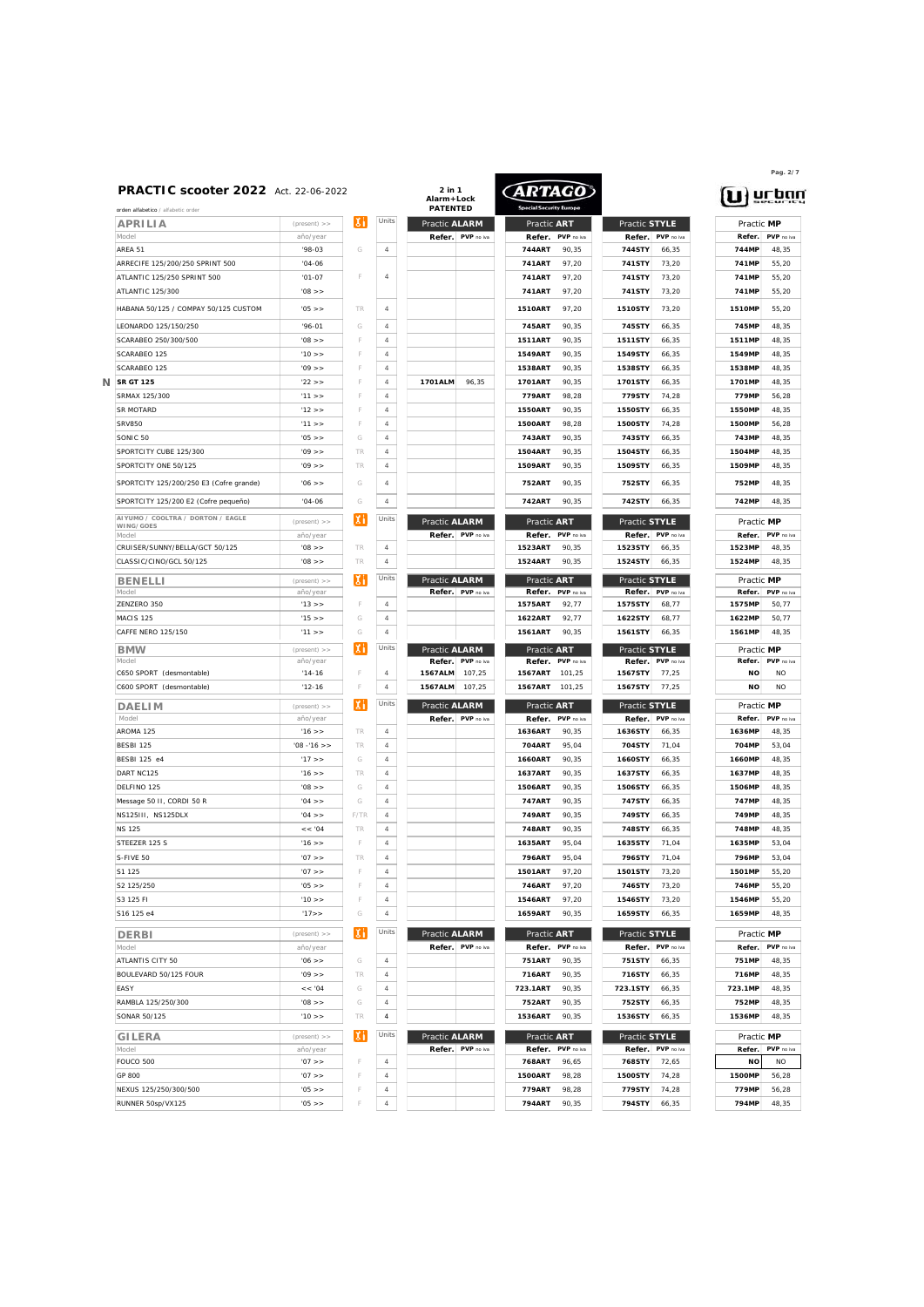| HONDA                             | $(present)$ >> |
|-----------------------------------|----------------|
| Model                             | año/year       |
| @ NFS 125/150                     | $'05-07$       |
| BALI 50/100, VISION 50            | $'97 - 00$     |
| DYLAN 125/150 SES                 | $'05$ >>       |
| FORZA 750 (desmontable)<br>Ν      | 21 >           |
|                                   |                |
| FORZA 125/350<br>N                | $'21$ >>       |
| FORZA 125/300                     | 18 >           |
| FORZA 125                         | $15 - 17$      |
| FORZA 300 (desmontable)           | $13 - 17$      |
| FORZA 250                         | $'06 - 08$     |
| <b>IFAD 110</b>                   | $'08$ >>       |
| LEAD 100                          | $'05-07$       |
|                                   |                |
| <b>PANTHEON 125/150</b>           | $'03$ >>       |
| <b>PCX 125</b><br>N               | $'21$ >>       |
| <b>PCX 125 E4</b>                 | $'18-20$       |
| <b>PCX 125</b>                    | $14 - 17$      |
| <b>PCX 125</b>                    | $'10-13$       |
| PSi 125/150 Passion/Sport         | $'06$ >>       |
|                                   |                |
| <b>SH 350i</b>                    | $'21$ >>       |
| SH 125i/150i Scoopy               | '20>> '22>>    |
| SH Scoopy 125i/150i               | $17 - 19$      |
| Shi 125/150 Scoopy                | oct.'12-16     |
| Shi 125/150 Scoopy/Confort/Bitono | $'09-12$       |
| Shi 125/150 Scoopy/Confort/Bitono | $'05-10$       |
|                                   |                |
| SH 125/150 Scoopy                 | $'01-04$       |
| SH50/100 Scoopy, SKY SGX-50       | $'96-00$       |
| SH 300 Scoopy                     | '15 >          |
| SH 300 Scoopy                     | $'07 - 14$     |
| SH MODE 125                       | $'21$ >>       |
| SH Mode 125                       | $'13-20$       |
|                                   |                |
| FJS SILVER WING 400/600           | $'06$ >>       |
| SW-T 400                          | $'09$ >>       |
| S-WING 125/150                    | $'07$ >>       |
| <b>VISION 110</b>                 | $'21$ >>       |
| VISION 50/110                     | $'17-20$       |
| VISION 50/110                     | $'11 - 17$     |
| X-ADV (desmontable)               | $'17-20$       |
|                                   |                |
| <b>KAWASAKI</b>                   | $(present)$ >> |
|                                   |                |
| Model                             | año/year       |
| J125, E4                          | 16 >           |
|                                   |                |
| J300, E4                          | $'13-17$ >>    |
| <b>KEEWAY</b>                     | $(present)$ >> |
| Model                             | año/year       |
| <b>ARN 125</b>                    | 07 >           |
| CITYBLADE 125                     | 15 >           |
|                                   |                |
| LOGIK 125/150                     | 13 >           |
| <b>OUTLOOK 125/150</b>            | $'09$ >>       |
| SILVER BLADE 125/250              | 12 >           |
| VIESTE 125/300                    | $'20$ >>       |
| ZAHARA 125 E5                     | '22 >          |
| ZAHARA 50 E5                      | 22 >           |
| ZAHARA 125                        |                |
|                                   | $'13-21$       |
| <b>KYMCO</b>                      | $(present)$ >> |
| Model                             | año/year       |
| AGILITY CITY 50                   | < 80'          |
|                                   |                |
| AGILITY CITY 50 4T                | $'20$ >>       |
| <b>AGILITY CITY E5 125</b>        | '21 jun>       |
| AGILITY CITY E4 125 (16+)         | '16 jun>       |
| <b>AGILITY CITY 125</b>           | '08-16 jun     |
| AGILITY CARRY 50 E5               | $'22$ >>       |
| AGILITY 50/125                    | $'06 - 15$     |
|                                   |                |
| AGILITY RS 50/125                 | < 80'          |
| AK550 (desmontable)               | $'17$ >>       |
| BET & WIN 50/125/150/250          | $'05$ >>       |
| DOWNTOWN E4 125/350               | $'17$ >>       |

|   | <b>PRACTIC scooter 2022</b> Act. 22-06-2022        |                      |        |                | 2 in 1<br>Alarm+Lock<br><b>PATENTED</b> |                   | ARTAGO           |                     |                         |                     | $\mathbf{u}$ ) urba   |                     |  |
|---|----------------------------------------------------|----------------------|--------|----------------|-----------------------------------------|-------------------|------------------|---------------------|-------------------------|---------------------|-----------------------|---------------------|--|
|   | orden alfabetico / alfabetic order<br><b>HONDA</b> | $(present)$ >>       | ΙXΙ    | Unite          | Practic ALARM                           |                   | Practic ART      |                     | Practic STYLE           |                     |                       | Practic MP          |  |
|   | Model                                              | año/year             |        |                | Refer.                                  | PVP no iva        | Refer.           | PVP no iva          | Refer.                  | PVP no iva          | Refer                 | PVP no ive          |  |
|   | @ NES 125/150                                      | $'05-07$             | TR     | $\it 4$        |                                         |                   | 705ART           | 90.35               | 705STY                  | 66.35               | 705MP                 | 48,35               |  |
|   | BALL 50/100 VISION 50                              | $'97-00$             | G      | $\overline{4}$ |                                         |                   | 703ART           | 90.35               | 703STY                  | 66.35               | 703MP                 | 48,35               |  |
|   | DYLAN 125/150 SES                                  | $'05$ >>             | TR     | $\overline{4}$ |                                         |                   | <b>708ART</b>    | 90.35               | 708STY                  | 66.35               | 708MP                 | 48.35               |  |
|   | N FORZA 750 (desmontable)                          | '21 >                | F      | $\overline{4}$ | 1686ALM                                 | 97.64             | 1686ART          | 91.64               | 1686STY                 | 67.64               | 1686MP                | 49,64               |  |
|   | N FORZA 125/350                                    | '21 >                | Æ      | $\overline{4}$ | 1667ALM                                 | 96,35             | 1667ART          | 90.35               | 1667STY                 | 66.35               | 1667MP                | 48,35               |  |
|   | FORZA 125/300                                      | '18 >                |        | $\overline{4}$ | 1667ALM                                 | 96.35             | 1667ART          | 90.35               | 1667STY                 | 66.35               | 1667MP                | 48.35               |  |
|   | <b>FORZA 125</b>                                   | $'15-17$             | F      | $\overline{4}$ |                                         |                   | 1621ART          | 90.35               | 1621STY                 | 66.35               | 1621MP                | 48.35               |  |
|   | FORZA 300 (desmontable)                            | $'13-17$             | F      | $\overline{4}$ |                                         |                   | <b>1576ART</b>   | 91.64               | 1576STY                 | 67.64               | 1576MP                | 49,64               |  |
|   | FORZA 250                                          | $'06-08$             | F      | $\overline{4}$ |                                         |                   | <b>1571ART</b>   | 91.64               | <b>1571STY</b>          | 67,64               | 1571MP                | 49,64               |  |
|   | <b>IFAD 110</b>                                    | '08 >                | TR     | $\overline{4}$ |                                         |                   | 712ART           | 91.64               | 712STY                  | 67.64               | 712MP                 | 49,64               |  |
|   | <b>IFAD 100</b>                                    | $'05-07$             | TR     | $\overline{4}$ |                                         |                   | 701ART           | 90.35               | 701STY                  | 66,35               | 701MP                 | 48.35               |  |
|   | <b>PANTHEON 125/150</b>                            | '03 >                | TR     | $\overline{4}$ |                                         |                   | 702ART           | 97.20               | 702STY                  | 73.20               | 702MP                 | 55.20               |  |
|   | N PCX 125                                          | '21 >                | F      | $\overline{4}$ | 1684ALM                                 | 96.35             | 1684ART          | 90.35               | 1684STY                 | 66.35               | 1684MP                | 48.35               |  |
|   | PCX 125 E4                                         | $'18-20$             |        | $\overline{4}$ | 1664ALM                                 | 96.35             | 1664ART          | 90.35               | 1664STY                 | 66.35               | 1664MP                | 48.35               |  |
|   | <b>PCX 125</b>                                     | $14 - 17$            | Æ      | $\overline{4}$ | 1585ALM                                 | 96,35             | 1585ART          | 90.35               | 1585STY                 | 66.35               | 1585MP                | 48.35               |  |
|   | <b>PCX 125</b>                                     | $'10-13$             | F      | $\overline{4}$ |                                         |                   | <b>1541ART</b>   | 90.35               | 1541STY                 | 66.35               | 1541MP                | 48.35               |  |
|   | PSi 125/150 Passion/Sport                          | $'06$ >>             | TR     | $\overline{4}$ |                                         |                   | 711ART           | 90.35               | 711STY                  | 66,35               | 711MP                 | 48.35               |  |
|   | /V SH 350i                                         | '21 >                |        | $\overline{4}$ | 1685ALM                                 | 97,38             | <b>1685ART</b>   | 91.38               | 1685STY                 | 67.38               | 1685MP                | 49.38               |  |
|   | SH 125i/150i Scoopy                                | '20>>'22>>           | F      | $\overline{4}$ | 1678ALM                                 | 97.02             | 1678ART          | 91.02               | 1678STY                 | 67.02               | 1678MP                | 49.02               |  |
|   | SH Scoopy 125i/150i                                | $17 - 19$            | F      | $\overline{4}$ |                                         |                   | 1644ART          | 91.02               | 1644STY                 | 67.02               | 1644MP                | 49.02               |  |
|   | Shi 125/150 Scoopy                                 | oct.'12-16           | TR     | $\overline{4}$ |                                         |                   | <b>1570ART</b>   | 91.02               | <b>1570STY</b>          | 67,02               | <b>1570MP</b>         | 49,02               |  |
|   | Shi 125/150 Scoopy/Confort/Bitono                  | $'09-12$             | TR     | 4              |                                         |                   | 1553ART          | 90,35               | 1553STY                 | 66,35               | 1553MP                | 48,35               |  |
|   | Shi 125/150 Scoopy/Confort/Bitono                  | $'05-10$             | TR     | 4              |                                         |                   | 709ART           | 90,35               | 709STY                  | 66,35               | 709MP                 | 48,35               |  |
|   | SH 125/150 Scoopy                                  | $'01-04$             | G      | $\overline{4}$ |                                         |                   | 706ART           | 90,35               | 706STY                  | 66,35               | 706MP                 | 48,35               |  |
|   | SH50/100 Scoopy, SKY SGX-50                        | $'96-00$             | G      | 4              |                                         |                   | 722ART           | 90,35               | 722STY                  | 66,35               | 722MP                 | 48,35               |  |
|   | SH 300 Scoopy                                      | '15 >                |        | $\overline{4}$ | 1626ALM                                 | 97,38             | 1626ART          | 91,38               | 1626STY                 | 67,38               | 1626MP                | 49,38               |  |
|   | SH 300 Scoopy                                      | $'07 - 14$           | F      | 4              |                                         |                   | 781ART           | 90,35               | 781STY                  | 66,35               | 781MP                 | 48,35               |  |
|   | N SH MODE 125                                      | $'21$ >>             |        | $\overline{4}$ | 1690ALM                                 | 96,35             | 1690ART          | 90,35               | 1690STY                 | 66,35               | 1690MP                | 48,35               |  |
|   | SH Mode 125                                        | $13 - 20$            |        | $\overline{4}$ |                                         |                   | 1579ART          | 90,35               | 1579STY                 | 66,35               | 1579MP                | 48,35               |  |
|   | FJS SILVER WING 400/600                            | $'06$ >>             |        | $\overline{4}$ |                                         |                   | 753ART           | 98,00               | 753STY                  | 74,00               | <b>NO</b>             | <b>NO</b>           |  |
|   | SW-T 400                                           | $'09$ >>             |        | $\overline{4}$ |                                         |                   | 753ART           | 98,00               | 753STY                  | 74,00               | NO                    | <b>NO</b>           |  |
|   | S-WING 125/150                                     | $'07$ >>             |        | $\overline{4}$ |                                         |                   | 787ART           | 92,77               | 787STY                  | 68,77               | 787MP                 | 50,77               |  |
|   | $N$ VISION 110                                     | $'21$ >>             |        | 4              | 1692ALM                                 | 96,35             | 1692ART          | 90,35               | 1692STY                 | 66,35               | 1692MP                | 48,35               |  |
|   | VISION 50/110                                      | $'17-20$             |        | $\overline{4}$ |                                         |                   | 1643ART          | 90,35               | 1643STY                 | 66,35               | 1643MP                | 48,35               |  |
|   | VISION 50/110                                      | $'11 - 17$           |        | 4              |                                         |                   | 1557ART          | 90,35               | 1557STY                 | 66,35               | 1557MP                | 48,35               |  |
|   | X-ADV (desmontable)                                | $'17-20$             |        | $\it 4$        | 1651ALM                                 | 107.25            | 1651ART          | 101,25              | 1651STY                 | 77,25               | NO                    | N <sub>O</sub>      |  |
|   |                                                    | $(present)$ >>       | Хì     | Units          | Practic ALARM                           |                   | Practic ART      |                     | Practic STYLE           |                     | Practic MP            |                     |  |
|   | <b>KAWASAKI</b><br>Model                           | año/year             |        |                |                                         | Refer. PVP no iva | Refer.           | PVP no iva          | Refer.                  | PVP no iva          | Refer.                | PVP no iva          |  |
|   | J125. E4                                           | '16 >                |        | 4              |                                         |                   | <b>1580ART</b>   | 92.67               | 1580STY                 | 68.67               | <b>1580MF</b>         | 50.67               |  |
|   | J300, E4                                           | $13 - 17 >$          |        | $\it 4$        |                                         |                   | 1580ART          | 92,67               | 1580STY                 | 68,67               | 1580MP                | 50.67               |  |
|   |                                                    |                      |        |                |                                         |                   |                  |                     |                         |                     |                       |                     |  |
|   | <b>KEEWAY</b>                                      | $(present)$ >>       | ΙXΙ    | Units          | Practic ALARM                           |                   | Practic ART      |                     | Practic STYLE           |                     |                       | Practic MP          |  |
|   | Model<br><b>ARN 125</b>                            | año/year<br>$'07$ >> | G      | $\overline{4}$ |                                         | Refer. PVP no iva | Refer.<br>797ART | PVP no iva<br>90.35 | Refer.<br><b>797STY</b> | PVP no iva<br>66.35 | Refer<br><b>797MF</b> | PVP no iva<br>48.35 |  |
|   |                                                    |                      |        |                |                                         |                   |                  |                     |                         |                     |                       |                     |  |
|   | CITYBLADE 125                                      | 15 >                 | G<br>G | $\overline{4}$ |                                         |                   | 1599ART          | 92,67               | 1599STY                 | 68.67               | 1599MP                | 50.67               |  |
|   | LOGIK 125/150<br>OUTLOOK 125/150                   | 13 > >               |        | $\it 4$        |                                         |                   | 1561ART          | 90,35               | 1561STY                 | 66.35               | 1561MP                | 48,35               |  |
|   | SILVER BLADE 125/250                               | '09 >                | G      | $\overline{4}$ |                                         |                   | 1561ART          | 90.35               | 1561STY                 | 66,35               | 1561MP                | 48,35               |  |
|   |                                                    | 12 >                 | G      | $\overline{4}$ | 1681ALM                                 |                   | 1569ART          | 90.35               | 1569STY                 | 66.35               | 1569MP                | 48,35               |  |
|   | VIESTE 125/300                                     | $'20$ >>             | G      | $\overline{4}$ |                                         | 96.35             | 1681ART          | 90,35               | 1681STY                 | 66.35               | 1681MP                | 48,35               |  |
|   | N ZAHARA 125 E5                                    | '22 > >              | G      | $\overline{4}$ | 1704ALM                                 | 96.35             | 1704ART          | 90.35               | 1704STY                 | 66.35               | 1704MP                | 48,35               |  |
| Ν | ZAHARA 50 E5                                       | '22 > >              | G      | $\it 4$        | 1703ALM                                 | 96.35             | 1703ART          | 90,35               | 1703STY                 | 66.35               | 1703MP<br>1574MP      | 48,35               |  |
|   | ZAHARA 125                                         | $13 - 21$            | TR     | $\overline{4}$ |                                         |                   | <b>1574ART</b>   | 90.35               | 1574STY                 | 66.35               |                       | 48,35               |  |
|   | <b>KYMCO</b>                                       | $(present)$ >>       | ΙXΙ    | Units          | Practic ALARM                           |                   | Practic ART      |                     | Practic STYLE           |                     |                       | Practic MP          |  |
|   | Model                                              | año/year             |        |                | Refer.                                  | PVP no iva        | Refer.           | PVP no iva          | Refer.                  | PVP no iva          | Refer.                | PVP no ive          |  |
|   | AGILITY CITY 50                                    | '08 >                | F      | 4              |                                         |                   | 1552ART          | 90,35               | 1552STY                 | 66,35               | 1552MP                | 48,35               |  |
|   | <b>AGILITY CITY 50 4T</b>                          | '20 >                | F      | 4              |                                         |                   | 1625ART          | 90,35               | 1625STY                 | 66,35               | 1625MP                | 48,35               |  |
|   | <b>AGILITY CITY E5 125</b>                         | '21 jun>             |        | $\it 4$        |                                         |                   | 1625ART          | 90.35               | 1625STY                 | 66,35               | 1625MP                | 48,35               |  |
|   | AGILITY CITY E4 125 (16+)                          | '16 jun>             | F      | $\it 4$        |                                         |                   | 1625ART          | 90,35               | 1625STY                 | 66,35               | 1625MP                | 48,35               |  |
|   | AGILITY CITY 125                                   | '08-16 iun           | F      | $\it 4$        |                                         |                   | 1513ART          | 90.35               | 1513STY                 | 66,35               | 1513MP                | 48,35               |  |
|   | <b>AGILITY CARRY 50 E5</b>                         | '22 >                | G      | $\it 4$        |                                         |                   | 765ART           | 90,35               | 765STY                  | 66,35               | 765MP                 | 48,35               |  |
|   | <b>AGILITY 50/125</b>                              | $'06 - 15$           | G      | $\overline{4}$ |                                         |                   | 765ART           | 90,35               | 765STY                  | 66,35               | 765MP                 | 48,35               |  |
|   | AGILITY RS 50/125                                  | $'08$ > >            | G      | $\it 4$        |                                         |                   | 1533ART          | 90,35               | 1533STY                 | 66,35               | 1533MP                | 48,35               |  |
|   | AK550 (desmontable)                                | 17 >                 | F      | 4              | 1654ALM                                 | 99.91             | 1654ART          | 93.91               | 1654STY                 | 69,91               | 1654MP                | 51,91               |  |
|   | BET & WIN 50/125/150/250                           | $'05$ >>             | F      | 4              |                                         |                   | 760ART           | 90,35               | 760STY                  | 66,35               | 760MP                 | 48,35               |  |
|   | DOWNTOWN E4 125/350                                | 17 >                 | F      | $\sqrt{4}$     | 1639ALM                                 | 97,38             | 1639ART          | 91.38               | 1639STY                 | 67,38               | 1639MP                | 49,38               |  |
|   | /V DTX 125/350 E5                                  | '22 >                | F      | $\it 4$        | 1702ALM                                 | 97,38             | 1702ART          | 91,38               | 1702STY                 | 67,38               | 1702MP                | 49,38               |  |
|   |                                                    |                      |        |                |                                         |                   |                  |                     |                         |                     |                       |                     |  |

 $\sqrt{2\pi r^2}$ 



| Practic MP           |                |
|----------------------|----------------|
| Refer.               | PVP no iva     |
| 705MP                | 48,35          |
| 703MP                | 48,35          |
| 708MP                | 48,35          |
| 1686MP               | 49,64          |
| 1667MP               | 48,35          |
|                      |                |
| 1667MP               | 48,35          |
| 1621MP               | 48,35          |
| 1576MP               | 49,64          |
| 1571MP               | 49,64          |
| 712MP                | 49,64          |
| 701MP                | 48,35          |
| 702MP                | 55,20          |
| 1684MP               | 48,35          |
| 1664MP               | 48,35          |
| 1585MP               | 48,35          |
|                      |                |
| 1541MP               | 48,35          |
| 711MP                | 48,35          |
| 1685MP               | 49,38          |
| 1678MP               | 49,02          |
| 1644MP               | 49,02          |
| 1570MP               | 49,02          |
| 1553MP               | 48,35          |
| 709MP                | 48,35          |
| 706MP                | 48,35          |
|                      |                |
| 722MP                | 48,35          |
| 1626MP               | 49,38          |
| 781MP                | 48,35          |
| 1690MP               | 48,35          |
| 1579MP               | 48,35          |
| NO                   | <b>NO</b>      |
| <b>NO</b>            | <b>NO</b>      |
|                      |                |
|                      |                |
| 787MP                | 50,77          |
| 1692MP               | 48,35          |
| 1643MP               | 48,35          |
| 1557MP               | 48,35          |
| NO                   | <b>NO</b>      |
| Practic MP           |                |
| Refer.               | PVP no iva     |
| 1580MP               | 50,67          |
| 1580MP               | 50,67          |
|                      |                |
| Practic MP<br>Refer. |                |
|                      | PVP no iva     |
| 797MP                | 48,35          |
| 1599MP               | 50,67          |
| 1561MP               | 48,35          |
| 1561MP               | 48,35          |
| 1569MP               | 48,35          |
| 1.<br>681MP          | 48,<br>35      |
| 1704MP               | 48,35          |
| 1703MP               | 48,35          |
| 1574MP               | 48,35          |
|                      |                |
| Practic MP           |                |
| Refer.               | PVP no iva     |
| 1552MP               | 48,35          |
| 1625MP               | 48,35          |
| 1625MP               | 48,35          |
| 1625MP               | 48,35          |
| 1513MP               | 48,35          |
| 765MP                | 48,35          |
| 765MP                | 48,35          |
|                      |                |
| 1533MP               | 48,35          |
| 1654MP               | 51,91          |
| 760MP<br>1639MP      | 48,35<br>49,38 |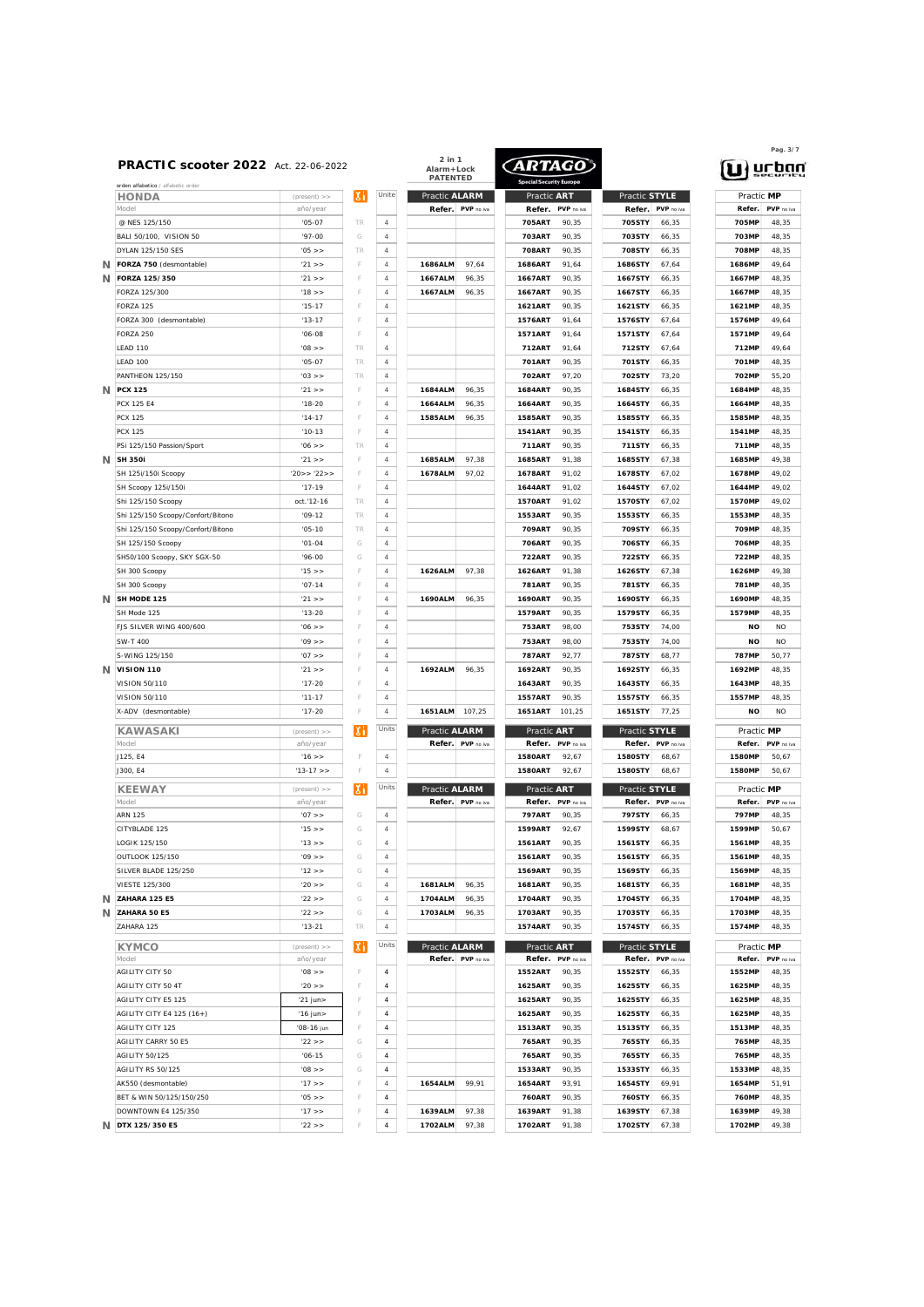**2 in 1 Alarm+Lock**

**ARTAGO** 

| KYMCO continua                                                                                                                                                                                                                                                                                                                                                                                                | $(present)$ >>                                     |
|---------------------------------------------------------------------------------------------------------------------------------------------------------------------------------------------------------------------------------------------------------------------------------------------------------------------------------------------------------------------------------------------------------------|----------------------------------------------------|
| Model                                                                                                                                                                                                                                                                                                                                                                                                         | año/year                                           |
| <b>FILLY 125 E4</b>                                                                                                                                                                                                                                                                                                                                                                                           | '18 >                                              |
| GRAND DINK E4 125/300                                                                                                                                                                                                                                                                                                                                                                                         | 16 >                                               |
| GRAND DINK/winker 125/250 (not 50)                                                                                                                                                                                                                                                                                                                                                                            | $'06 - 15$                                         |
| GRAND DINK 125/150/250                                                                                                                                                                                                                                                                                                                                                                                        | << 0.06                                            |
| G5 125                                                                                                                                                                                                                                                                                                                                                                                                        | '09 >                                              |
| HEROISM, KB-12, KB-50, SCOUT                                                                                                                                                                                                                                                                                                                                                                                  | $'97-00$                                           |
| K-XCT 125i/300i                                                                                                                                                                                                                                                                                                                                                                                               | 13 > 5                                             |
| LIKE 50/125/150 E4                                                                                                                                                                                                                                                                                                                                                                                            | '18 >                                              |
| LIKE 50/125                                                                                                                                                                                                                                                                                                                                                                                                   | $'09 - 17$                                         |
| MILER 125                                                                                                                                                                                                                                                                                                                                                                                                     | '17 >                                              |
| MOVIE 125 XL                                                                                                                                                                                                                                                                                                                                                                                                  | $'05$ >>                                           |
| PEOPLE GTI 125                                                                                                                                                                                                                                                                                                                                                                                                | '10 >                                              |
| PEOPLE S 50/125 E4                                                                                                                                                                                                                                                                                                                                                                                            | 18 >                                               |
| PEOPLE S 50                                                                                                                                                                                                                                                                                                                                                                                                   | $'05-17$                                           |
| PEOPLE S 125                                                                                                                                                                                                                                                                                                                                                                                                  | $'06-17$                                           |
| PEOPLE S 200i                                                                                                                                                                                                                                                                                                                                                                                                 | $'07$ >>                                           |
| PEOPLE S 250i/300i                                                                                                                                                                                                                                                                                                                                                                                            | $'07$ >>                                           |
| NEWSENTO 50                                                                                                                                                                                                                                                                                                                                                                                                   | '10 >                                              |
| <b>SENTO 50/125</b>                                                                                                                                                                                                                                                                                                                                                                                           | $'08-09$                                           |
| SUPER 8 50/125                                                                                                                                                                                                                                                                                                                                                                                                | $'08$ >>                                           |
| <b>SUPERDINK F4 125/350</b>                                                                                                                                                                                                                                                                                                                                                                                   | 17 >                                               |
| SUPERDINK / Downtown125/300                                                                                                                                                                                                                                                                                                                                                                                   | $109 - 16$                                         |
| <b>VP50</b>                                                                                                                                                                                                                                                                                                                                                                                                   | 15 >                                               |
| VITALITY 50                                                                                                                                                                                                                                                                                                                                                                                                   | $'05$ >>                                           |
| XCITING S 400 E4 (desmontable)                                                                                                                                                                                                                                                                                                                                                                                | '19 >                                              |
| XCITING 400i                                                                                                                                                                                                                                                                                                                                                                                                  | $13 - 18$                                          |
| XCITING/R 250/500 Carburación                                                                                                                                                                                                                                                                                                                                                                                 | $'05-08$                                           |
| XCITING/R 500 ABS                                                                                                                                                                                                                                                                                                                                                                                             | '09 >                                              |
| X-TOWN CT 125                                                                                                                                                                                                                                                                                                                                                                                                 | $'22$ >>                                           |
| XTOWN E4 125/350                                                                                                                                                                                                                                                                                                                                                                                              | '17 >                                              |
| YAGER GT 125i/300                                                                                                                                                                                                                                                                                                                                                                                             | 13 >                                               |
| YAGER/GT 125 -NEW DINK 50/125/200                                                                                                                                                                                                                                                                                                                                                                             | $'07 - 12$                                         |
|                                                                                                                                                                                                                                                                                                                                                                                                               |                                                    |
| LAMBRETTA                                                                                                                                                                                                                                                                                                                                                                                                     | $(present)$ >>                                     |
| Model                                                                                                                                                                                                                                                                                                                                                                                                         | año/year                                           |
| LN 125                                                                                                                                                                                                                                                                                                                                                                                                        | 11 > 5                                             |
| LML                                                                                                                                                                                                                                                                                                                                                                                                           | $(present)$ >>                                     |
| Model                                                                                                                                                                                                                                                                                                                                                                                                         | año/year                                           |
| LML STAR 125-150-4T AUTOMATIC                                                                                                                                                                                                                                                                                                                                                                                 | 13 >                                               |
| LML STAR 125-150-4T                                                                                                                                                                                                                                                                                                                                                                                           | '10 >                                              |
|                                                                                                                                                                                                                                                                                                                                                                                                               |                                                    |
| MALAGUTI<br>Model                                                                                                                                                                                                                                                                                                                                                                                             | $(present)$ >>                                     |
| CENTRO 50                                                                                                                                                                                                                                                                                                                                                                                                     | año/year<br>'10 >                                  |
| CENTRO 125/160 (not 50)                                                                                                                                                                                                                                                                                                                                                                                       | $'08$ >>                                           |
| Madison 300                                                                                                                                                                                                                                                                                                                                                                                                   | '19 >                                              |
|                                                                                                                                                                                                                                                                                                                                                                                                               |                                                    |
| Madison 3 125-250                                                                                                                                                                                                                                                                                                                                                                                             | $'07 - 11$                                         |
| PHANTOM, PHANTOM MAX 125/250                                                                                                                                                                                                                                                                                                                                                                                  | $'01$ >>                                           |
| MEKO                                                                                                                                                                                                                                                                                                                                                                                                          | $(present)$ >>                                     |
| Model                                                                                                                                                                                                                                                                                                                                                                                                         | año/year                                           |
|                                                                                                                                                                                                                                                                                                                                                                                                               | $'07$ >>                                           |
|                                                                                                                                                                                                                                                                                                                                                                                                               |                                                    |
|                                                                                                                                                                                                                                                                                                                                                                                                               |                                                    |
|                                                                                                                                                                                                                                                                                                                                                                                                               |                                                    |
|                                                                                                                                                                                                                                                                                                                                                                                                               | $'21$ >>                                           |
|                                                                                                                                                                                                                                                                                                                                                                                                               | '19 >                                              |
|                                                                                                                                                                                                                                                                                                                                                                                                               | $18 - 20$                                          |
|                                                                                                                                                                                                                                                                                                                                                                                                               |                                                    |
|                                                                                                                                                                                                                                                                                                                                                                                                               | $'18-20$                                           |
|                                                                                                                                                                                                                                                                                                                                                                                                               | $'21$ >>                                           |
|                                                                                                                                                                                                                                                                                                                                                                                                               | 18 >                                               |
|                                                                                                                                                                                                                                                                                                                                                                                                               |                                                    |
|                                                                                                                                                                                                                                                                                                                                                                                                               |                                                    |
|                                                                                                                                                                                                                                                                                                                                                                                                               | '17 >                                              |
|                                                                                                                                                                                                                                                                                                                                                                                                               | 11 >                                               |
|                                                                                                                                                                                                                                                                                                                                                                                                               | 14 >                                               |
|                                                                                                                                                                                                                                                                                                                                                                                                               | $'07$ >>                                           |
|                                                                                                                                                                                                                                                                                                                                                                                                               | $'21$ >>                                           |
|                                                                                                                                                                                                                                                                                                                                                                                                               | $'10-20$                                           |
|                                                                                                                                                                                                                                                                                                                                                                                                               |                                                    |
|                                                                                                                                                                                                                                                                                                                                                                                                               | año/year<br>'09 >                                  |
|                                                                                                                                                                                                                                                                                                                                                                                                               | $(present)$ >><br>año/year<br>(present) >><br>14 > |
|                                                                                                                                                                                                                                                                                                                                                                                                               | '19 >                                              |
|                                                                                                                                                                                                                                                                                                                                                                                                               | $'06 - 14$                                         |
| PIONEER 125<br>NI U<br>Model<br>MQI GT / GT EVO 50 E5 "EV"<br>M PLUS "EV"<br>M-SERIES "EV"<br>N-SERIES "EV"<br>NQi GT / S "EV"<br>NGT "EV"<br>PEUGEOT<br>Model<br>BELVILLE 125<br>CITYSTAR 50/125<br>DJANGO 50/125/150<br>GEOPOLIS / GEO RS 125/250/400/500<br>KISBEE 50 4T E5<br>KISBEE 50 4T<br>LXR 125/200<br>METROPOLIS 400i<br>PULSION 125 RS<br>SATELIS / SAT RS 125/250/400/500<br>SPEEDFIGHT 50 4T E5 | $'22$ >>                                           |
| <b>SUM-UP 125</b>                                                                                                                                                                                                                                                                                                                                                                                             | $'08$ >>                                           |
| SV50                                                                                                                                                                                                                                                                                                                                                                                                          | $'97-00$                                           |
|                                                                                                                                                                                                                                                                                                                                                                                                               | $'22$ >>                                           |
|                                                                                                                                                                                                                                                                                                                                                                                                               | $'10-21$                                           |
|                                                                                                                                                                                                                                                                                                                                                                                                               | 07 >                                               |
| <b>TWEET 50/125</b><br><b>TWEET 50/125</b><br>V-CLIC 50<br>NEW VIVACITY 50 3L                                                                                                                                                                                                                                                                                                                                 | $'08$ >>                                           |

| orden alfabetico / alfabetic order                        |                        |        |                                  | AldHI+LUCK<br>PATENTED |                   | <b>Special Security Europe</b> |                |                    |                   |                  | u second       |
|-----------------------------------------------------------|------------------------|--------|----------------------------------|------------------------|-------------------|--------------------------------|----------------|--------------------|-------------------|------------------|----------------|
| <b>KYMCO</b> continua                                     | $(present)$ >>         | Χi     | Units                            | Practic ALARM          |                   | Practic ART                    |                | Practic STYLE      |                   | Practic MP       |                |
| Model                                                     | año/vear               |        |                                  | Refer.                 | PVP no iva        | Refer.                         | PVP no iva     | Refer.             | PVP no iva        | Refer.           | PVP no iva     |
| <b>FILLY 125 E4</b>                                       | '18 >                  | F      | 4                                |                        |                   | 1668ART                        | 90.35          | 1668STY            | 66.35             | <b>1668MP</b>    | 48.35          |
| GRAND DINK E4 125/300                                     | '16 >                  |        | $\overline{4}$                   | 1639ALM                | 97,38             | 1639ART                        | 91,38          | 1639STY            | 67.38             | 1639MP           | 49.38          |
| GRAND DINK/winker 125/250 (not 50)                        | $'06 - 15$             | F      | $\overline{4}$                   |                        |                   | <b>782ART</b>                  | 90,35          | 782STY             | 66.35             | 782MP            | 48.35          |
| GRAND DINK 125/150/250                                    | << 0.06                |        | $\sqrt{4}$                       |                        |                   | <b>761ART</b>                  | 90,35          | 761STY             | 66,35             | 761MP            | 48.35          |
| G5 125                                                    | $'09$ >>               | F      | $\overline{4}$                   |                        |                   | 1525ART                        | 90,35          | 1525STY            | 66.35             | 1525MP           | 48.35          |
| HEROISM, KB-12, KB-50, SCOUT                              | $'97-00$               | G      | $\overline{4}$                   |                        |                   | 723.1ART                       | 90,35          | 723.1STY           | 66.35             | 723.1MP          | 48.35          |
| K-XCT 125i/300i                                           | 13 >                   | F      | $\overline{4}$                   |                        |                   | <b>1572ART</b>                 | 90.35          | 1572STY            | 66.35             | 1572MP           | 48,35          |
| LIKE 50/125/150 E4                                        | '18 >                  | F<br>F | $\overline{4}$                   | 1663ALM                | 96.35             | 1663ART                        | 90.35          | 1663STY            | 66.35             | 1663MP           | 48.35          |
| LIKE 50/125<br>MILER 125                                  | $'09-17$<br>17 >       | F      | $\overline{4}$<br>$\overline{4}$ | 1649ALM                | 96.35             | 1519ART<br><b>1649ART</b>      | 90,35<br>90.35 | 1519STY<br>1649STY | 66.35<br>66.35    | 1519MP<br>1649MP | 48,35<br>48.35 |
| MOVIE 125 XL                                              | $'05$ >>               | TR     | $\overline{4}$                   |                        |                   | 763ART                         | 90,35          | 763STY             | 66.35             | 763MP            | 48,35          |
| PEOPLE GTI 125                                            | '10 >                  | F      | $\overline{4}$                   |                        |                   | 1543ART                        | 90.35          | 1543STY            | 66.35             | 1543MP           | 48,35          |
| PEOPLE S 50/125 E4                                        | '18 > >                | F      | $\overline{4}$                   | 1669ALM                | 96.35             | 1669ART                        | 90,35          | 1669STY            | 66.35             | 1669MP           | 48,35          |
| PEOPLE S 50                                               | $'05-17$               | F      | $\overline{4}$                   |                        |                   | 764ART                         | 90.35          | 764STY             | 66.35             | 764MP            | 48.35          |
| PEOPLE S 125                                              | $'06-17$               | F      | $\overline{4}$                   |                        |                   | 764ART                         | 90,35          | 764STY             | 66.35             | 764MP            | 48,35          |
| PEOPLE S 200i                                             | $'07$ >>               | F      | $\overline{4}$                   |                        |                   | <b>1535ART</b>                 | 93.91          | 1535STY            | 69,91             | 1535MP           | 51,91          |
| PEOPLE S 250i/300i                                        | $'07$ >>               | F      | $\sqrt{4}$                       |                        |                   | 707ART                         | 93,91          | 707STY             | 69,91             | 707MP            | 51,91          |
| NEWSENTO 50                                               | '10 >                  | F      | $\overline{4}$                   |                        |                   | <b>1555ART</b>                 | 93.91          | 1555STY            | 69,91             | 1555MP           | 51.91          |
| <b>SENTO 50/125</b>                                       | $'08-09$               | F      | $\overline{4}$                   |                        |                   | 1531ART                        | 93.91          | 1531STY            | 69,91             | 1531MP           | 51,91          |
| SUPER 8 50/125                                            | $'08$ >>               | F      | $\overline{4}$                   |                        |                   | 1532ART                        | 93.91          | 1532STY            | 69,91             | 1532MP           | 51,91          |
| SUPERDINK E4 125/350                                      | 17 >                   | F      | $\overline{4}$                   |                        |                   | 1639ART                        | 91,38          | 1639STY            | 67,38             | 1639MP           | 49,38          |
| SUPERDINK / Downtown125/300                               | $'09-16$               | F      | $\overline{4}$                   |                        |                   | <b>1518ART</b>                 | 91.38          | 1518STY            | 67.38             | 1518MP           | 49.38          |
| <b>VP50</b>                                               | 15 >                   | G      | $\overline{4}$                   |                        |                   | 1624ART                        | 90.35          | 1624STY            | 66.35             | 1624MP           | 48,35          |
| VITALITY 50                                               | '05 >                  | G      | $\overline{4}$                   |                        |                   | <b>792ART</b>                  | 90.35          | 792STY             | 66.35             | 792MP            | 48,35          |
| XCITING S 400 E4 (desmontable)                            | '19 >                  | F      | $\overline{4}$                   | 1675ALM                | 98.67             | <b>1675ART</b>                 | 92.67          | 1675STY            | 68,67             | 1675MP           | 50,67          |
| XCITING 400i                                              | $'13-18$               | F      | $\overline{4}$                   | <b>1581ALM</b>         | 98.67             | <b>1581ART</b>                 | 92.67          | 1581STY            | 68.67             | 1581MP           | 50.67          |
| XCITING/R 250/500 Carburación                             | $'05-08$               | F      | $\sqrt{4}$                       |                        |                   | 762ART                         | 90.35          | 762STY             | 66.35             | 762MP            | 48,35          |
| XCITING/R 500 ABS                                         | '09 >                  | F      | $\overline{4}$                   |                        |                   | 762ART                         | 90.35          | 762STY             | 66.35             | 762MP            | 48,35          |
| X-TOWN CT 125                                             | '22 > >                | F      | $\sqrt{4}$                       | 1698ALM                | 97,38             | 1698ART                        | 91,38          | 1698STY            | 67,38             | 1698MP           | 49,38          |
| XTOWN E4 125/350                                          | 17 >                   | F      | $\overline{4}$                   |                        |                   | 1639ART                        | 91,38          | 1639STY            | 67.38             | 1639MP           | 49.38          |
| YAGER GT 125i/300                                         | 13 >                   | F      | $\sqrt{4}$                       |                        |                   | 1578ART                        | 91.35          | 1578STY            | 67.35             | 1578MP           | 49,35          |
| YAGER/GT 125 -NEW DINK 50/125/200                         | $'07 - 12$             | F      | $\overline{4}$                   |                        |                   | <b>767ART</b>                  | 90,35          | 767STY             | 66,35             | 767MP            | 48,35          |
| LAMBRETTA                                                 | $(present)$ >>         | Xi     | Units                            | Practic ALARM          |                   | Practic ART                    |                | Practic STYLE      |                   | Practic MP       |                |
| Model                                                     | año/year               |        |                                  |                        | Refer. PVP no iva | Refer.                         | PVP no iva     | Refer.             | PVP no iva        | Refer.           | PVP no iva     |
| LN 125                                                    | 11 >                   | TR     | $\overline{4}$                   |                        |                   | 1558ART                        | 90.35          | 1558STY            | 66,35             | 1558MP           | 48.35          |
| LML                                                       | $(present)$ >>         | Хi     | Units                            | Practic ALARM          |                   | Practic ART                    |                | Practic STYLE      |                   | Practic MP       |                |
| Model                                                     | año/year               |        |                                  |                        | Refer. PVP no iva | Refer.                         | PVP no iva     | Refer.             | PVP no iva        | Refer.           | PVP no iva     |
| LML STAR 125-150-4T AUTOMATIC                             | 13 >                   | G      | 4                                |                        |                   | 727.2ART                       | 90.35          | 727.2STY           | 66,35             | 727.2MP          | 48.35          |
| LML STAR 125-150-4T                                       | '10 >                  | G      | $\overline{4}$                   |                        |                   | 727.2ART                       | 90.35          | 727.2STY           | 66,35             | 727.2MP          | 48.35          |
| MALAGUTI                                                  | $(present)$ >>         | Xi     | Units                            | Practic ALARM          |                   | Practic ART                    |                | Practic STYLE      |                   | Practic MP       |                |
| Model                                                     | año/year               |        |                                  |                        | Refer. PVP no iva | Refer.                         | PVP no iva     | Refer.             | PVP no iva        | Refer.           | PVP no iva     |
| CENTRO 50                                                 | '10 >                  | F      | 4                                |                        |                   | <b>1551ART</b>                 | 92,67          | 1551STY            | 68,67             | 1551MP           | 50,67          |
| CENTRO 125/160 (not 50)                                   | $'08$ >>               | F      | 4                                |                        |                   | 1522ART                        | 92,67          | 1522STY            | 68,67             | 1522MP           | 50,67          |
| Madison 300                                               | '19 >                  | F      | $\overline{4}$                   |                        |                   | 779ART                         | 98,28          | 779STY             | 74,28             | 779MP            | 56,28          |
| Madison 3 125-250                                         | $'07 - 11$             | G      | 4                                |                        |                   | 1634ART                        | 89,20          | 1634STY            | 65,20             | <b>NO</b>        | <b>NO</b>      |
| PHANTOM, PHANTOM MAX 125/250                              | '01 >                  | F      | $\sqrt{4}$                       |                        |                   | 758ART                         | 90.35          | 758STY             | 66,35             | <b>758MP</b>     | 48.35          |
| <b>MEKO</b>                                               | $(present)$ >>         | Xi     | Units                            | Practic ALARM          |                   | Practic ART                    |                | Practic STYLE      |                   | Practic MP       |                |
| Model                                                     | año/year               |        |                                  |                        | Refer. PVP no iva | Refer.                         | PVP no iva     |                    | Refer. PVP no iva | Refer.           | PVP no iva     |
| PIONEER 125                                               | $'07$ >>               | TR     | $\overline{4}$                   |                        |                   | 749.1ART                       | 90,35          | 749.1STY           | 66,35             | 749.1MP          | 48.35          |
| NI U                                                      | $(present)$ >>         | Xi     | Units                            | Practic ALARM          |                   | Practic ART                    |                | Practic STYLE      |                   | Practic MP       |                |
| Model                                                     | año/year               |        |                                  | Refer.                 | PVP no iva        | Refer.                         | PVP no iva     | Refer.             | PVP no iva        | Refer.           | PVP no iva     |
| /V MQi GT / GT EVO 50 E5 "EV"                             | '21 >                  | G      | $\overline{4}$                   | 1695ALM                | 96,35             | 1695ART                        | 90,35          | 1695STY            | 66.35             | 1695MP           | 48.35          |
| M PLUS "EV"                                               | '19 >                  | G      | $\overline{4}$                   | 1677ALM                | 96,35             | 1677ART                        | 90,35          | 1677STY            | 66.35             | 1677MP           | 48.35          |
| M-SERIES "EV"                                             | $18-20$                | G      | $\overline{4}$                   |                        |                   | 1665ART                        | 90.35          | 1665STY            | 66.35             | 1665MP           | 48,35          |
| N-SERIES "EV"                                             | $'18-20$               | G      | $\overline{4}$                   |                        |                   | 1674ART                        | 90,35          | 1674STY            | 66.35             | 1674MP           | 48.35          |
| /V NQi GT / S "EV"                                        | '21 >                  | G      | $\overline{4}$                   | 1696ALM                | 96.35             | 1696ART                        | 90.35          | 1696STY            | 66.35             | 1696MP           | 48.35          |
| NGT "EV"                                                  | '18 > >                | G      | $\overline{4}$                   |                        |                   | 1674ART                        | 90,35          | 1674STY            | 66.35             | 1674MP           | 48,35          |
| PEUGEOT                                                   | $(present)$ >>         | Xi     | Units                            | Practic ALARM          |                   | Practic ART                    |                | Practic STYLE      |                   | Practic MP       |                |
| Model                                                     | año/year               |        |                                  |                        | Refer. PVP no iva | Refer.                         | PVP no iva     | Refer.             | PVP no iva        | Refer.           | PVP no iva     |
| BELVILLE 125                                              | '17 >                  | G      | $\overline{4}$                   |                        |                   | 1655ART                        | 91,38          | 1655STY            | 67.38             | 1655MP           | 49,38          |
| CITYSTAR 50/125                                           | 11 >                   | F      | $\overline{4}$                   |                        |                   | 1556ART                        | 93.91          | 1556STY            | 69,91             | 1556MP           | 51.91          |
| DJANGO 50/125/150                                         | '14 > >                | F      | $\overline{4}$                   |                        |                   | 1590ART                        | 91,64          | 1590STY            | 67.64             | 1590MP           | 49,64          |
| GEOPOLIS / GEO RS 125/250/400/500                         | $'07$ >>               | F      | $\overline{4}$                   |                        |                   | <b>788ART</b>                  | 96.07          | 788STY             | 72,07             | 788MP            | 54,07          |
| KISBEE 50 4T E5                                           | '21 >                  | G      | $\overline{4}$                   | 1694ALM                | 96,35             | 1694ART                        | 90,35          | 1694STY            | 66,35             | 1694MP           | 48.35          |
| KISBEE 50 4T                                              | $'10-20$               | G      | $\overline{4}$                   |                        |                   | 1547ART                        | 90.35          | 1547STY            | 66.35             | 1547MP           | 48.35          |
| LXR 125/200                                               | '09 >                  | TR     | $\overline{4}$                   |                        |                   | 1521ART                        | 90,35          | 1521STY            | 66.35             | 1521MP           | 48,35          |
| METROPOLIS 400i                                           | '14 > >                | G      | $\overline{4}$                   |                        |                   | 1584ART                        | 99.42          | 1584STY            | 75,42             | 1584MP           | 57,42          |
| PULSION 125 RS                                            | '19 >                  | F      | $\overline{4}$                   | 1676ALM                | 98,67             | <b>1676ART</b>                 | 92,67          | 1676STY            | 68.67             | 1676MP           | 50,67          |
| SATELIS / SAT RS 125/250/400/500<br>N SPEEDFIGHT 50 4T E5 | $'06 - 14$<br>$'22$ >> | F<br>G | $\overline{4}$<br>$\overline{4}$ | 1699ALM                | 98,77             | 766ART<br>1699ART              | 97.20<br>92,77 | 766STY<br>1699STY  | 73.20<br>68,77    | 766MP<br>1699MP  | 55.20<br>50,77 |
| <b>SUM-UP 125</b>                                         | $'08$ >>               | G      | $\overline{4}$                   |                        |                   | 1516ART                        | 92.77          | 1516STY            | 68.77             | 1516MP           | 50,77          |
| <b>SV50</b>                                               | $'97-00$               | G      | $\overline{4}$                   |                        |                   | 703ART                         | 90,35          | 703STY             | 66.35             | 703MP            | 48,35          |
| <b>TWEET 50/125</b>                                       | '22 >                  | TR     | $\overline{4}$                   |                        |                   | <b>1526ART</b>                 | 90.35          | 1526STY            | 66.35             | 1526MP           | 48.35          |
| <b>TWEET 50/125</b>                                       | $'10-21$               | TR     | $\overline{4}$                   |                        |                   | <b>1526ART</b>                 | 90,35          | 1526STY            | 66.35             | 1526MP           | 48,35          |
| V-CLIC 50                                                 | $'07$ >>               | G      | $\overline{4}$                   |                        |                   | 715ART                         | 90.35          | 715STY             | 66.35             | 715MP            | 48,35          |
| NEW VIVACITY 50 3L                                        | '08 >                  | G      | $\overline{4}$                   |                        |                   | 1508ART                        | 90,35          | 1508STY            | 66.35             | 1508MP           | 48.35          |
| VIVACITY 50                                               | $'05-08$               | G      | $\sqrt{4}$                       |                        |                   | 793ART                         | 90,35          | 793STY             | 66,35             | 793MP            | 48,35          |
|                                                           |                        |        |                                  |                        |                   |                                |                |                    |                   |                  |                |

## (n) nupad

**Pag. 4/7**

Practic MP<br>Refer. PVP no iva<br>1551MP 50,67 Practic **MP** Practic **MP** Practic **MP** Practic MP<br>Refer. PVP no iva<br>1558MP 48,35

F=facil/easy, G=goma/rubber, TR=Profesional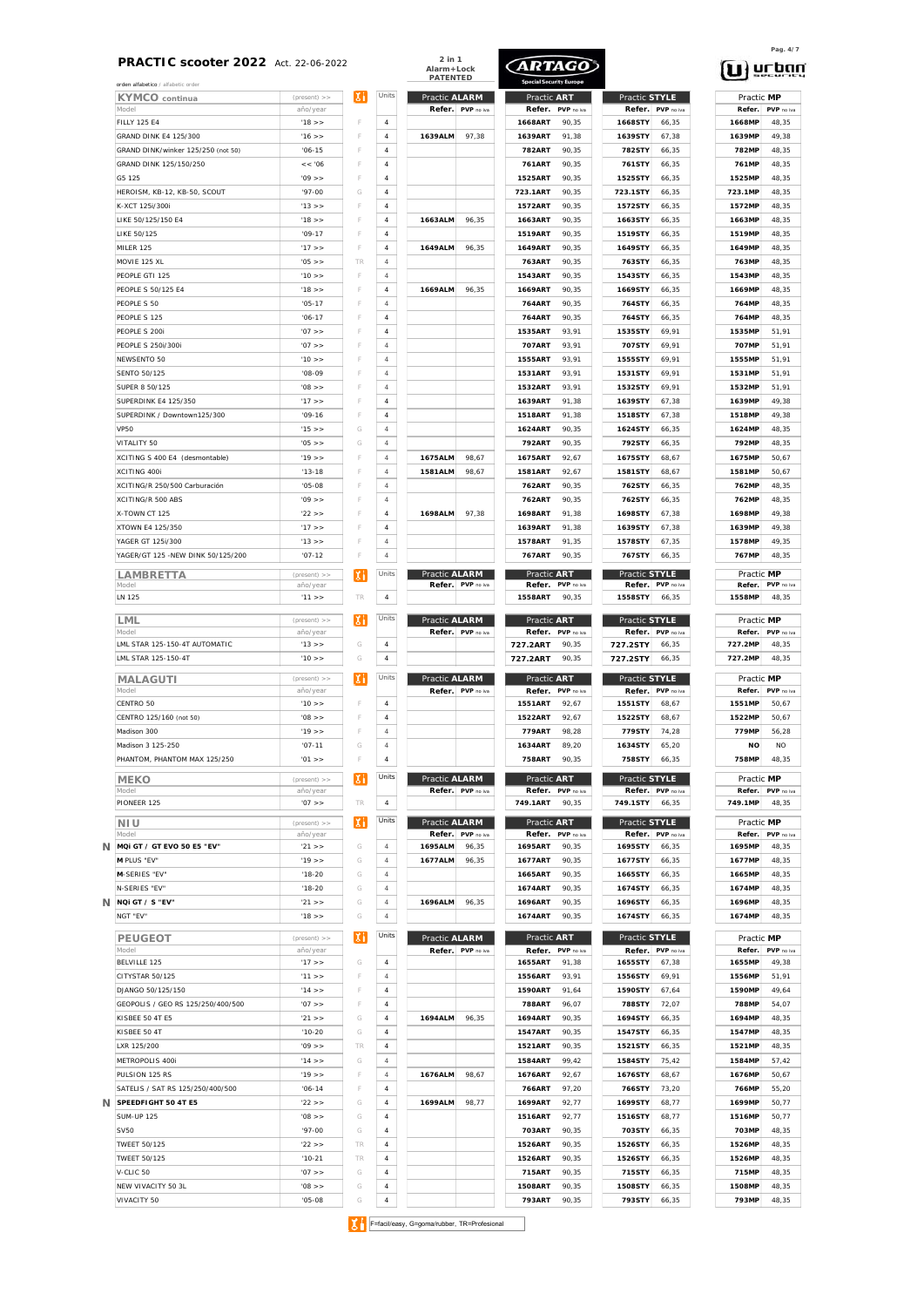| PRACTIC scooter 2022 Act. 22-06-2022<br>orden alfabetico / alfabetic order     |                |    | 2 in 1<br>Alarm+Lock<br><b>PATENTED</b> |                | ARTAGO     |                                 |                |                   | $\mathbf{u}$ ) urba |                     |                    |
|--------------------------------------------------------------------------------|----------------|----|-----------------------------------------|----------------|------------|---------------------------------|----------------|-------------------|---------------------|---------------------|--------------------|
| <b>PIAGGIO</b>                                                                 | $(present)$ >> | Хi | Units                                   | Practic ALARM  |            | Practic ART                     |                | Practic STYLE     |                     | Practic MP          |                    |
| Model                                                                          | año/year       |    |                                         | Refer.         | PVP no iva | Refer.                          | PVP no iva     | Refer.            | PVP no iva          | Refer.              | PVP no iv          |
| 1 /1+ /1 ACTIVE                                                                | '21 >          | G  | $\overline{4}$                          | 1697ALM        | 97.64      | 1697ART                         | 91.64          | 1697STY           | 67,64               | 1697MP              | 49,64              |
| BEVERLY 125/300ie                                                              | $'10-20$       |    | $\it 4$                                 | 1544ALM        | 103.20     | 1544ART                         | 97,20          | 1544STY           | 73,20               | 1544MP              | 55,20              |
| BEVERLY 300/400 E5                                                             | '21 >          |    | $\overline{4}$                          | 1687ALM        | 103.20     | <b>1687ART</b>                  | 97.20          | 1687STY           | 73,20               | 1687MP              | 55.20              |
| BEVERLY 350                                                                    | 12 >           |    | $\overline{4}$                          |                |            | <b>1544ART</b>                  | 97.20          | 1544STY           | 73.20               | 1544MP              | 55.20              |
| BEVERLY 125/200/250/300                                                        | $'05-09$       |    | $\overline{4}$                          |                |            | 775ART                          | 97,20          | 775STY            | 73,20               | 775MP               | 55,20              |
| BEVERLY TOURER 125/250                                                         | $'05-08$       |    | $\overline{4}$                          |                |            | 775ART                          | 97,20          | 775STY            | 73.20               | 775MP               | 55.20              |
| BEVERLY CRUISER 250                                                            | $'07$ >>       |    | 4                                       |                |            | 775ART                          | 97,20          | 775STY            | 73,20               | 775MP               | 55,20              |
| <b>BEVERLY 400/500</b>                                                         | $'05$ > >      |    | $\overline{4}$                          |                |            | 776ART                          | 100.50         | 776STY            | 76.50               | 776MP               | 58.50              |
| BEVERLY TOURER 125/250/300/400                                                 | $'$ 08 $>$     |    | $\overline{4}$                          |                |            | 776ART                          | 100.50         | 776STY            | 76.50               | <b>776MP</b>        | 58.50              |
| BEVERLY CRUISER 500                                                            | $'08$ >>       |    | $\overline{4}$                          |                |            | 776ART                          | 100,50         | 776STY            | 76,50               | 776MP               | 58,50              |
| CARNABY 125/200                                                                | '07 >          |    | $\overline{4}$                          |                |            | <b>786ART</b>                   | 90.35          | 786STY            | 66.35               | 786MP               | 48.35              |
| CARNABY 250 ie                                                                 | $'08$ >>       | F  | $\overline{4}$                          |                |            | 786ART                          | 90,35          | 786STY            | 66,35               | 786MP               | 48,35              |
| CARNABY CRUISER 300ie                                                          | '10 >          |    | $\overline{4}$                          |                |            | 1530ART                         | 101.37         | 1530STY           | 77.37               | <b>1530MP</b>       | 59.37              |
| New FLY 50/125 4T4V                                                            | 12 >           | TR | $\overline{4}$                          |                |            | 1566ART                         | 90.35          | 1566STY           | 66.35               | 1566MP              | 48.35              |
| FI Y 2T/4T 50/125                                                              | $'04 - 11$     | TR | $\overline{4}$                          |                |            | 716ART                          | 90,35          | 716STY            | 66,35               | 716MP               | 48,35              |
| LIBERTY 50/125/150   GET ABS '16 >>                                            | '16 >          | TR | $\overline{4}$                          | 1631ALM        | 96.35      | 1631ART                         | 90.35          | 1631STY           | 66.35               | 1631MP              | 48.35              |
| LIBERTY 50 2t /125 3v                                                          | $'09$ >>       | TR | 4                                       |                |            | 1536ART                         | 90,35          | 1536STY           | 66,35               | 1536MP              | 48,35              |
| LIBERTY 50/125/200 2T/4T/S                                                     | $'05-08$       | TR | $\overline{4}$                          |                |            | 731ART                          | 90,35          | 731STY            | 66,35               | 731MP               | 48.35              |
| MEDLEY 125                                                                     | 16 >           | F  | $\overline{4}$                          | 1638ALM        | 101.79     | 1638ART                         | 95.79          | 1638STY           | 71.79               | <b>NO</b>           | N <sub>O</sub>     |
| MP3 400/500 F5                                                                 | '21 >          |    | $\overline{4}$                          | 1587ALM        | 96,35      | 1587ART                         | 90,35          | 1587STY           | 66,35               | 1587MP              | 48,35              |
| MP3 500                                                                        | '14 >          |    | $\sqrt{4}$                              | 1587ALM        | 96.35      | 1587ART                         | 90.35          | 1587STY           | 66.35               | 1587MP              | 48.35              |
| MP3 500                                                                        | $'06 - 13$     |    | $\overline{4}$                          |                |            | <b>780ART</b>                   | 91,15          | 780STY            | 67.15               | <b>NO</b>           | <b>NO</b>          |
| MP3 350                                                                        | '18 >          |    | $\overline{4}$                          | <b>1587ALM</b> | 96.35      | <b>1587ART</b>                  | 90.35          | 1587STY           | 66,35               | 1587MP              | 48.35              |
| MP3 300 E5                                                                     | '21 >          |    | $\overline{4}$                          | 1554ALM        | 96.35      | 1554ART                         | 90.35          | 1554STY           | 66.35               | 1554MP              | 48.35              |
| MP3 300 HPF                                                                    | 19 >           |    | $\overline{4}$                          | 1554ALM        | 96,35      | 1554ART                         | 90,35          | 1554STY           | 66,35               | 1554MP              | 48,35              |
| MP3 300                                                                        | $'15-18$       |    | $\overline{4}$                          |                |            | 1587ART                         | 90,35          | 1587STY           | 66.35               | 1587MP              | 48,35              |
| MP3 300                                                                        |                |    |                                         |                |            |                                 |                |                   |                     |                     | <b>NO</b>          |
|                                                                                | $'06 - 14$     |    | 4                                       |                |            | <b>780ART</b>                   | 91,15          | 780STY            | 67,15               | <b>NO</b>           |                    |
| MP3 YOURBAN 125/300/LT<br>MP3 125/250/400 /RL/LT/HIBRID LT/BUSINESS<br>lateral | 11 ><br>06 >   |    | $\overline{4}$<br>$\overline{4}$        | 1554ALM        | 96.35      | <b>1554ART</b><br><b>780ART</b> | 90.35<br>91,15 | 1554STY<br>780STY | 66,35<br>67,15      | 1554MP<br><b>NO</b> | 48.35<br><b>NO</b> |
|                                                                                |                |    |                                         |                |            |                                 |                |                   |                     |                     |                    |
| NGR POWER 50                                                                   | $'05$ >>       | F  | $\sqrt{4}$                              |                |            | <b>754ART</b>                   | 90,35          | 754STY            | 66,35               | 754MP               | 48,35              |
| NRG *MC2*                                                                      | $'98-04$       | G  | 4                                       |                |            | <b>726ART</b>                   | 90.35          | 726STY            | 66,35               | 726MP               | 48.35              |
| <b>SFERA 50/80</b>                                                             | $'91-98$       | G  | 4                                       |                |            | 728ART                          | 90,35          | 728STY            | 66,35               | 728MP               | 48,35              |
| <b>SKIPPER 50/125</b>                                                          | $'98-00$       | TR | $\overline{4}$                          |                |            | 730ART                          | 90.35          | 730STY            | 66,35               | <b>730MP</b>        | 48.35              |
| THYPHOON 50/ 125                                                               | 11 > 5         |    | $\overline{4}$                          |                |            | <b>1550ART</b>                  | 90.35          | 1550STY           | 66.35               | <b>1550MP</b>       | 48.35              |
| <b>THYPHOON 50/125</b>                                                         | $95 - 10$      | G  | $\overline{4}$                          |                |            | <b>725ART</b>                   | 90,35          | 725STY            | 66,35               | 725MP               | 48,35              |
| X7 EVO 125/300                                                                 | $'09$ >>       |    | $\overline{4}$                          |                |            | 1520ART                         | 99,31          | 1520STY           | 75,31               | 1520MP              | 57,31              |
| X7 125/250 c.c.                                                                | $'08-09$       |    | 4                                       |                |            | <b>769ART</b>                   | 99,31          | 769STY            | 75,31               | 769MP               | 57.31              |
| X8 400 ie                                                                      | $'06-08$       |    | $\overline{4}$                          |                |            | 713ART                          | 99.31          | 713STY            | 75.31               | 713MP               | 57.31              |
| X EVO 400                                                                      | $'07$ >>       |    | $\overline{4}$                          |                |            | 713ART                          | 99.31          | 713STY            | 75.31               | 713MP               | 57,31              |
| X8 125/200/250                                                                 | $'04-07$       |    | $\overline{A}$                          | <b>717ALM</b>  | 105,31     | 717ART                          | 99,31          | 717STY            | 75,31               | 717MP               | 57,31              |
| X EVO 125/250                                                                  | $'07$ >>       |    | $\overline{4}$                          |                |            | 717ART                          | 99,31          | 717STY            | 75,31               | 717MP               | 57,31              |
| X9 evolution 125/180/200/250                                                   | $'04-07$       |    | $\overline{4}$                          |                |            | 719ART                          | 99,31          | 719STY            | 75,31               | 719MP               | 57.31              |
| X9 evolution 500                                                               | $'05-07$       |    | $\overline{A}$                          |                |            | <b>721ART</b>                   | 99.31          | 721STY            | 75.31               | 721MP               | 57.31              |
| X10 125/350/500                                                                | 12 >           |    | $\overline{4}$                          |                |            | 1564ART                         | 99.31          | 1564STY           | 75.31               | 1564MP              | 57.31              |
| ZIP/CATALYZED/SP/LC/4T                                                         | $'00$ > >      | G  | $\overline{4}$                          |                |            | 718ART                          | 90,35          | 718STY            | 66,35               | 718MP               | 48,35              |

**Punta NEGRO para PIAGGIO con MALETA ORIGINAL** (se añade al contrapeso original que viene con la maleta) **/ Handle terminal for PIAGGIO TOPCASE** (to be added to the topcase terminal, BLACK)

**Punta CROMO para PIAGGIO con MALETA ORIGINAL** (se añade al contrapeso original que viene con la maleta) **/ Handle terminal for PIAGGIO TOPCASE** (to be added to the topcase terminal, CHROME)

Soporte 3mm interruptor luz cofre X9 / X8 - 3mm Support for the trunk lignt switch of Piaggio X9/X8

**Punta de cierre para manillar, contrapeso** *180 g. Handle terminal* **Punta de cierre para manillar, contrapeso** *280 g. Handle terminal*

**KIT terminal MANILLAR para practic all model** (727KIT-M, 720KIT-M, 723.1KIT-M, 777KIT-M, 778KIT-M........)

| $(present)$ >> | <b>XII</b> | Units          |         |       |                                                                                                                           |                                             |                                                                         |       |                                                                                                                                                            |                                        |
|----------------|------------|----------------|---------|-------|---------------------------------------------------------------------------------------------------------------------------|---------------------------------------------|-------------------------------------------------------------------------|-------|------------------------------------------------------------------------------------------------------------------------------------------------------------|----------------------------------------|
| año/year       |            |                |         |       |                                                                                                                           | PVP no iva                                  |                                                                         |       |                                                                                                                                                            | Refer, PVP no ive                      |
| 19 >           | E          | $\overline{A}$ | 1673ALM | 98.67 | 1673ART                                                                                                                   | 92.67                                       |                                                                         | 68.67 | 1673MP                                                                                                                                                     | 50.67                                  |
| 19 >           | F.         | 4              |         | 98.67 | 1672ART                                                                                                                   | 92.67                                       |                                                                         | 68.67 | 1672MP                                                                                                                                                     | 50.67                                  |
| $(present)$ >> | <b>XII</b> | Units          |         |       |                                                                                                                           |                                             |                                                                         |       |                                                                                                                                                            |                                        |
| año/year       |            |                |         |       |                                                                                                                           | PVP no iva                                  |                                                                         |       |                                                                                                                                                            | Refer. PVP no ive                      |
| $14 - 15$      | G          | 4              |         |       | 1634ART                                                                                                                   | 89.20                                       |                                                                         | 65.20 | <b>NO</b>                                                                                                                                                  | NO.                                    |
| $(present)$ >> | ΙXΙ        | <b>Units</b>   |         |       |                                                                                                                           |                                             |                                                                         |       |                                                                                                                                                            |                                        |
| año/year       |            |                |         |       |                                                                                                                           | PVP no iva                                  |                                                                         |       |                                                                                                                                                            | Refer, PVP no ive                      |
| 17 > > 1       | F          | $\overline{A}$ |         |       | 1653ART                                                                                                                   | 99,42                                       |                                                                         | 75,42 | 1653MP                                                                                                                                                     | 57.42                                  |
|                |            |                |         |       |                                                                                                                           |                                             |                                                                         |       |                                                                                                                                                            |                                        |
|                |            |                |         |       | Practic ALARM<br>Refer, PVP no iva<br>1672ALM<br>Practic ALARM<br>Refer, PVP no iva<br>Practic ALARM<br>Refer, PVP no iva | F=facil/easy, G=goma/rubber, TR=Profesional | Practic ART<br>Refer.<br>Practic ART<br>Refer.<br>Practic ART<br>Refer. |       | Practic STYLE<br>Refer, PVP no iva<br>1673STY<br>1672STY<br>Practic STYLE<br>Refer, PVP no iva<br>1634STY<br>Practic STYLE<br>Refer, PVP no iva<br>1653STY | Practic MP<br>Practic MP<br>Practic MP |

| Pag. 5/7   |            |  |  |  |  |  |  |  |
|------------|------------|--|--|--|--|--|--|--|
| rban       |            |  |  |  |  |  |  |  |
| Practic MP |            |  |  |  |  |  |  |  |
| Refer.     | PVP no iva |  |  |  |  |  |  |  |
| 1697MP     | 49.64      |  |  |  |  |  |  |  |

| 786MP         | 48,35     |
|---------------|-----------|
| 786MP         | 48,35     |
| 1530MP        | 59,37     |
| 1566MP        | 48,35     |
| 716MP         | 48,35     |
| 1631MP        | 48.35     |
| 1536MP        | 48,35     |
| 731MP         | 48,35     |
| <b>NO</b>     | <b>NO</b> |
| 1587MP        | 48,35     |
| 1587MP        | 48,35     |
| <b>NO</b>     | NO.       |
| 1587MP        | 48,35     |
| 1554MP        | 48,35     |
| 1554MP        | 48,35     |
| 1587MP        | 48,35     |
| NO            | <b>NO</b> |
| 1554MP        | 48,35     |
| <b>NO</b>     | NO.       |
| 754MP         | 48,35     |
| 726MP         | 48,35     |
| 728MP         | 48,35     |
| 730MP         | 48,35     |
| 1550MP        | 48,35     |
| 725MP         | 48,35     |
| 1520MP        | 57,31     |
| 769MP         | 57,31     |
| 713MP         | 57,31     |
| 713MP         | 57,31     |
| 717MP         | 57,31     |
| 717MP         | 57,31     |
| 719MP         | 57,31     |
| 721MP         | 57,31     |
| 1564MP        | 57,31     |
| 718MP         | 48,35     |
| <b>P719MP</b> | 14,11     |
| Z719MP        | 14,11     |
| Z-721-AS      | 7,31      |
|               |           |
| C719PM        | 19,36     |

| 7719MP     | 14.11             |  |  |  |  |  |  |  |  |
|------------|-------------------|--|--|--|--|--|--|--|--|
| 7-721-AS   | 7.31              |  |  |  |  |  |  |  |  |
| C719PM     | 19.36             |  |  |  |  |  |  |  |  |
| C721PM     | 24.56             |  |  |  |  |  |  |  |  |
| . KIT-M    | 19.36             |  |  |  |  |  |  |  |  |
|            |                   |  |  |  |  |  |  |  |  |
|            | Practic MP        |  |  |  |  |  |  |  |  |
|            |                   |  |  |  |  |  |  |  |  |
|            | Refer. PVP no iva |  |  |  |  |  |  |  |  |
| 1673MP     | 50.67             |  |  |  |  |  |  |  |  |
| 1672MP     | 50.67             |  |  |  |  |  |  |  |  |
|            |                   |  |  |  |  |  |  |  |  |
| Practic MP |                   |  |  |  |  |  |  |  |  |
|            | Refer. PVP no iva |  |  |  |  |  |  |  |  |
| NΩ         | N <sub>O</sub>    |  |  |  |  |  |  |  |  |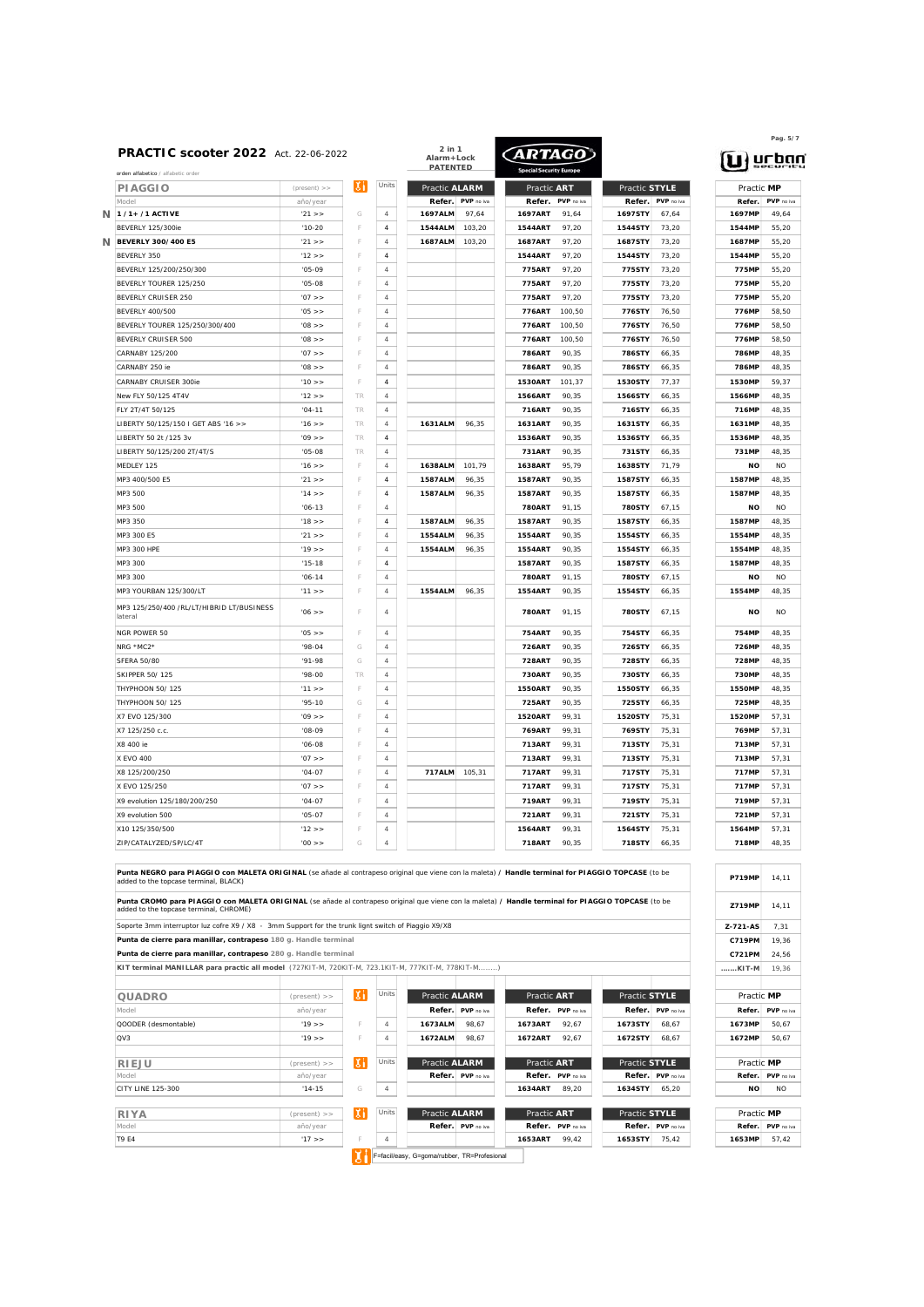| orden alfabetico / alfabetic order                            |                            |     |                |                         |                     |                          | <b>Special Security Europe</b> |                   |                            |                  |                            |
|---------------------------------------------------------------|----------------------------|-----|----------------|-------------------------|---------------------|--------------------------|--------------------------------|-------------------|----------------------------|------------------|----------------------------|
| SCOMADI                                                       | $(present)$ >>             | Хi  | Units          | Practic ALARM           |                     | Practic ART              |                                | Practic STYLE     |                            | Practic MP       |                            |
| Model<br>TL 50/125                                            | año/year<br>'15 >          | G   | $\overline{4}$ |                         | Refer. PVP no iva   | Refer.<br><b>1627ART</b> | PVP no iva<br>91.64            | 1627STY           | Refer. PVP no iva<br>67,64 | 1627MP           | Refer. PVP no iva<br>49.64 |
|                                                               |                            | ıхı | Units          |                         |                     |                          |                                |                   |                            | Practic MP       |                            |
| <b>SEAT</b><br>Model                                          | $(present)$ >><br>año/year |     |                | Practic ALARM<br>Refer. | PVP no iva          | Practic ART<br>Refer.    | PVP no iva                     | Practic STYLE     | Refer. PVP no iva          | Refer.           | PVP no iva                 |
| MÓ eScooter 125                                               | '19 >                      | F   | $\overline{4}$ | 1682ALM                 | 97,64               | 1682ART                  | 91,64                          | 1682STY           | 67,64                      | 1682MP           | 49,64                      |
| <b>SILENCE</b>                                                | (present)                  | ΙXΙ | Units          | Practic ALARM           |                     | Practic ART              |                                | Practic STYLE     |                            | Practic MP       |                            |
| Model<br>S01                                                  | año/year<br>'19 >          | F   | $\overline{4}$ | Refer.<br>1682ALM       | PVP no iva<br>97,64 | Refer.<br>1682ART        | PVP no iva<br>91,64            | Refer.<br>1682STY | PVP no iva<br>67.64        | Refer.<br>1682MP | PVP no iva<br>49,64        |
|                                                               |                            | ΙXΙ | Units          | Practic ALARM           |                     | Practic ART              |                                | Practic STYLE     |                            | Practic MP       |                            |
| <b>SUZUKI</b><br>Model                                        | año/year                   |     |                |                         | Refer. PVP no iva   | Refer.                   | PVP no iva                     | Refer.            | PVP no iva                 | Refer.           | PVP no iva                 |
| ADDRESS 110                                                   | 15 >                       | F   | $\overline{4}$ |                         |                     | 1620ART                  | 90,35                          | 1620STY           | 66.35                      | 1620MP           | 48,35                      |
| AN 125                                                        | $'95-00$                   | G   | $\overline{4}$ |                         |                     | 714ART                   | 90,35                          | 714STY            | 66.35                      | 714MP            | 48,35                      |
| BURGMAN 650                                                   | 13 >                       | TR  | $\overline{4}$ | 1642ALM                 | 106.50              | 1642ART                  | 100,50                         | 1642STY           | 76.50                      | 1642MP           | 58,50                      |
| BURGMAN 650 EXECUTIVE                                         | $'06 - 21$                 | F   | $\overline{4}$ | 1512ALM                 | 106,50              | <b>1512ART</b>           | 100,50                         | 1512STY           | 76.50                      | 1512MP           | 58,50                      |
| BURGMAN 650                                                   | $'06 - 12$                 | F   | $\overline{4}$ | 1512ALM                 | 106,50              | 1512ART                  | 100,50                         | 1512STY           | 76,50                      | 1512MP           | 58,50                      |
| BURGMAN 400 (desmontable)                                     | 17 >                       | G   | $\overline{4}$ | 1656ALM                 | 105,42              | 1656ART                  | 99,42                          | 1656STY           | 75,42                      | 1656MP           | 57,42                      |
| <b>BURGMAN 400</b>                                            | $'14-16$                   | F   | $\overline{4}$ |                         |                     | <b>757ART</b>            | 99,42                          | 757STY            | 75,42                      | 757MP            | 57,42                      |
| <b>BURGMAN 400</b>                                            | $'07-13$                   | F   | $\overline{4}$ |                         |                     | <b>757ART</b>            | 99,42                          | 757STY            | 75,42                      | 757MP            | 57,42                      |
| <b>BURGMAN 400</b>                                            | $'99-06$                   | G   | $\overline{4}$ |                         |                     | <b>755ART</b>            | 97,20                          | 755STY            | 73.20                      | 755MP            | 55,20                      |
| <b>BURGMAN 250</b>                                            | $'99-07$                   | G   | $\overline{4}$ |                         |                     | <b>755ART</b>            | 97,20                          | 755STY            | 73,20                      | 755MP            | 55,20                      |
| <b>BURGMAN 125/200</b>                                        | '14 >                      | F   | $\overline{4}$ | <b>759ALM</b>           | 103,20              | <b>759ART</b>            | 97,20                          | 759STY            | 73,20                      | 759MP            | 55,20                      |
| BURGMAN 125/200 / 125 EXECUTIVE                               | $'07 - 13$                 | F   | $\overline{4}$ | <b>759ALM</b>           | 103,20              | <b>759ART</b>            | 97,20                          | 759STY            | 73,20                      | 759MP            | 55,20                      |
| <b>BURGMAN 125/150</b>                                        | $'99-06$                   | F   | $\overline{4}$ |                         |                     | <b>756ART</b>            | 97,20                          | 756STY            | 73.20                      | 756MP            | 55.20                      |
| <b>SIXTEEN 125/150</b>                                        | < 80'                      | F   | $\overline{4}$ |                         |                     | <b>799ART</b>            | 97,20                          | 799STY            | 73,20                      | 799MP            | 55,20                      |
| <b>SYM</b>                                                    | $(present)$ >>             | IХN | Units          | Practic ALARM           |                     | Practic ART              |                                | Practic STYLE     |                            | Practic MP       |                            |
| Model                                                         | año/year                   |     |                |                         | Refer. PVP no iva   | Refer.                   | PVP no iva                     | Refer.            | PVP no iva                 | Refer.           | PVP no iva                 |
| ALLO cello 50/125                                             | '08 >                      | G   | $\overline{4}$ |                         |                     | <b>1534ART</b>           | 97.20                          | 1534STY           | 73.20                      | 1534MP           | 55.20                      |
| CITYCOM 300i                                                  | '08 >                      | G   | $\it 4$        |                         |                     | <b>1517ART</b>           | 97.20                          | 1517STY           | 73.20                      | 1517MP           | 55.20                      |
| CRUISYM ALPHA 125/300 E5                                      | 21 >                       | G   | $\overline{4}$ | 1662ALM                 | 98,67               | 1662ART                  | 92,67                          | 1662STY           | 68,67                      | 1662MP           | 50,67                      |
| CRUISYM 125/300                                               | '17 >                      | G   | $\overline{4}$ | 1662ALM                 | 98.67               | 1662ART                  | 92.67                          | 1662STY           | 68.67                      | 1662MP           | 50.67                      |
| N FIDDLE 50/125                                               | '21 >                      | TR  | $\overline{4}$ | 1688ALM                 | 97,64               | <b>1688ART</b>           | 91.64                          | 1688STY           | 67.64                      | 1688MP           | 49.64                      |
| <b>FIDDLE III 50/125</b>                                      | $14-20$                    | G   | $\overline{4}$ |                         |                     | 1586ART                  | 91.64                          | 1586STY           | 67.64                      | 1586MP           | 49,64                      |
| FIDDLE II 50/125                                              | $'10-13$                   | TR  | $\overline{4}$ |                         |                     | 1542ART                  | 90.35                          | 1542STY           | 66,35                      | 1542MP           | 48.35                      |
| FIDDLE II 50/125                                              | $'08-09$                   | TR  | $\overline{4}$ |                         |                     | <b>1515ART</b>           | 90.35                          | 1515STY           | 66,35                      | 1515MP           | 48.35                      |
| GTS 125/150/300 EVO                                           | $'09-11$                   | F   | $\overline{4}$ |                         |                     | <b>1539ART</b>           | 90.35                          | 1539STY           | 66,35                      | 1539MP           | 48.35                      |
| GTS 125/250 seat amortiguador central                         | $'05-09$                   | G   | $\overline{4}$ |                         |                     | <b>770ART</b>            | 92.67                          | 770STY            | 68.67                      | <b>770MP</b>     | 50.67                      |
| GTS 125/250 seat amortiguador lateral                         | $'05-09$                   | F   | $\overline{4}$ |                         |                     | 773ART                   | 97.20                          | 773STY            | 73.20                      | 773MP            | 55.20                      |
| HD 300                                                        | '19 >                      | G   | $\overline{4}$ | 1671ALM                 | 98,67               | <b>1671ART</b>           | 92,67                          | 1671STY           | 68,67                      | 1671MP           | 50,67                      |
| HD2 125-200i                                                  | 11 >                       | G   | $\overline{4}$ |                         |                     | <b>1559ART</b>           | 92.67                          | 1559STY           | 68,67                      | 1559MP           | 50.67                      |
| HD 125/200 EVO                                                | $'07$ >>                   | G   | $\overline{4}$ |                         |                     | 772.1ART                 | 92.67                          | 772.1STY          | 68.67                      | 772.1MP          | 50.67                      |
| HD 125/200                                                    | $'05-07$                   | TR  | $\overline{4}$ |                         |                     | 772ART                   | 92.67                          | <b>772STY</b>     | 68.67                      | <b>772MP</b>     | 50.67                      |
| JET X 125 E5                                                  | 21 >                       | F   | $\overline{4}$ | 1705ALM                 | 97,38               | 1705ART                  | 91.38                          | 1705STY           | 67.38                      | 1705MP           | 49.38                      |
| JET 14 AC/LC 50/125 E5                                        | 21 >                       | G   | $\sqrt{4}$     | 1648ALM                 | 97.38               | <b>1648ART</b>           | 91.38                          | 1648STY           | 67,38                      | 1648MP           | 49.38                      |
| JET 14 E4 125                                                 | 17 >>                      | G   | 4              | 1648ALM                 | 97,38               | 1648ART                  | 91,38                          | 1648STY           | 67,38                      | 1648MP           | 49,38                      |
| JET 4 50                                                      | '14 > >                    | TR  | $\overline{4}$ |                         |                     | 1540ART                  | 90.35                          | 1540STY           | 66,35                      | 1540MP           | 48.35                      |
| JET 4 125                                                     | '10 >                      | TR  | $\overline{4}$ |                         |                     | 1540ART                  | 90,35                          | 1540STY           | 66,35                      | 1540MP           | 48,35                      |
| N JOYMAX Z+ E5                                                | 21 >                       | G   | $\overline{4}$ |                         |                     | 1565ART                  | 92,67                          | 1565STY           | 68,67                      | 1565MP           | 50,67                      |
| JOYMAX GTS 125/300i                                           | '12 > >                    | G   | $\overline{4}$ |                         |                     | 1565ART                  | 92,67                          | 1565STY           | 68,67                      | 1565MP           | 50,67                      |
| JOYRIDE EVO 125/200                                           | '10 > >                    | G   | $\overline{4}$ |                         |                     | 1529ART                  | 91,15                          | 1529STY           | 67,15                      | <b>NO</b>        | NO.                        |
| JOYRIDE 125/200                                               | $'07-09$                   | TR  | $\overline{4}$ |                         |                     | 1527ART                  | 91,15                          | 1527STY           | 67,15                      | <b>NO</b>        | NO.                        |
| N MAXISYM 400 E5                                              | 21 >                       | F   | $\overline{4}$ | 1689ALM                 | 98,67               | 1689ART                  | 92,67                          | 1689STY           | 68,67                      | 1689MP           | 50,67                      |
| MAXISYM TL500 (desmontable)                                   | $'20$ >>                   | G   | $\overline{4}$ | 1679ALM                 | 99,21               | 1679ART                  | 93,21                          | 1679STY           | 69,21                      | <b>NO</b>        | <b>NO</b>                  |
| MAXISYM 400i/600 (2 tornillos/screws) +INFO<br>www.artago.com | $'11 - 20$                 | G   | 4              |                         |                     | 1563ART                  | 92,67                          | 1563STY           | 68,67                      | 1563MP           | 50,67                      |
| MAXISYM 400i (1 tornillo/screw) +INFO<br>www.artago.com       | 11 >                       | G   | 4              |                         |                     | 1560ART                  | 92,67                          | 1560STY           | 68.67                      | 1560MP           | 50.67                      |
| MIO 50/115 E4                                                 | '18 >                      | G   | $\overline{4}$ |                         |                     | 1666ART                  | 90.35                          | 1666STY           | 66,35                      | 1666MP           | 48.35                      |
| MIO 50/100                                                    | $'06$ >>                   | G   | $\overline{4}$ |                         |                     | 1505ART                  | 90,35                          | 1505STY           | 66,35                      | 1505MP           | 48,35                      |
| MX 125/150                                                    | '05 >                      | G   | $\overline{4}$ |                         |                     | 771ART                   | 90,35                          | 771STY            | 66,35                      | 771MP            | 48,35                      |
| MASK/ORBIT III E4                                             | '18 >                      | TR  | $\overline{4}$ |                         |                     | 1670ART                  | 90,35                          | 1670STY           | 66,35                      | 1670MP           | 48,35                      |
| ORBIT 50/125                                                  | < 80'                      | TR  | $\overline{4}$ |                         |                     | 1514ART                  | 90,35                          | 1514STY           | 66,35                      | 1514MP           | 48,35                      |
| N SYMPHONY S 125 E5                                           | 21 >                       | F   | $\overline{4}$ | 1691ALM                 | 97,38               | 1691ART                  | 91,38                          | 1691STY           | 67,38                      | 1691MP           | 49,38                      |
| N SYMPHONY SR 125 E5                                          | '21 > >                    | F   | $\overline{4}$ | 1691ALM                 | 97,38               | 1691ART                  | 91,38                          | 1691STY           | 67,38                      | 1691MP           | 49,38                      |
| N SYMPHONY ST 125 E5                                          | '21 > >                    | G   | $\overline{4}$ | 1693ALM                 | 97,38               | 1693ART                  | 91,38                          | 1693STY           | 67,38                      | 1693MP           | 49,38                      |
| SYMPHONY ST 125/200 Euro 4                                    | $'17-20$                   | G   | $\overline{4}$ | 1648ALM                 | 97,38               | 1648ART                  | 91,38                          | 1648STY           | 67,38                      | 1648MP           | 49,38                      |
| SYMPHONY ST 125                                               | $'15-16$                   | G   | $\overline{4}$ |                         |                     | 1595ART                  | 92,67                          | 1595STY           | 68,67                      | 1595MP           | 50,67                      |
| SYMPHONY SR/S/LX 50/125 Euro 4                                | '17 > >                    | G   | $\overline{4}$ |                         |                     | 1526ART                  | 90,35                          | 1526STY           | 66,35                      | 1526MP           | 48,35                      |
| SYMPHONY/SR/S 50/125                                          | $'09-16$                   | G   | $\overline{4}$ |                         |                     | 1526ART                  | 90,35                          | 1526STY           | 66,35                      | 1526MP           | 48,35                      |
|                                                               | '10 > >                    | G   | $\overline{4}$ |                         |                     | 1548ART                  | 90,35                          | 1548STY           | 66,35                      | 1548MP           | 48,35                      |
| SYMPLY2 50/125                                                |                            |     |                |                         |                     |                          |                                |                   |                            |                  |                            |